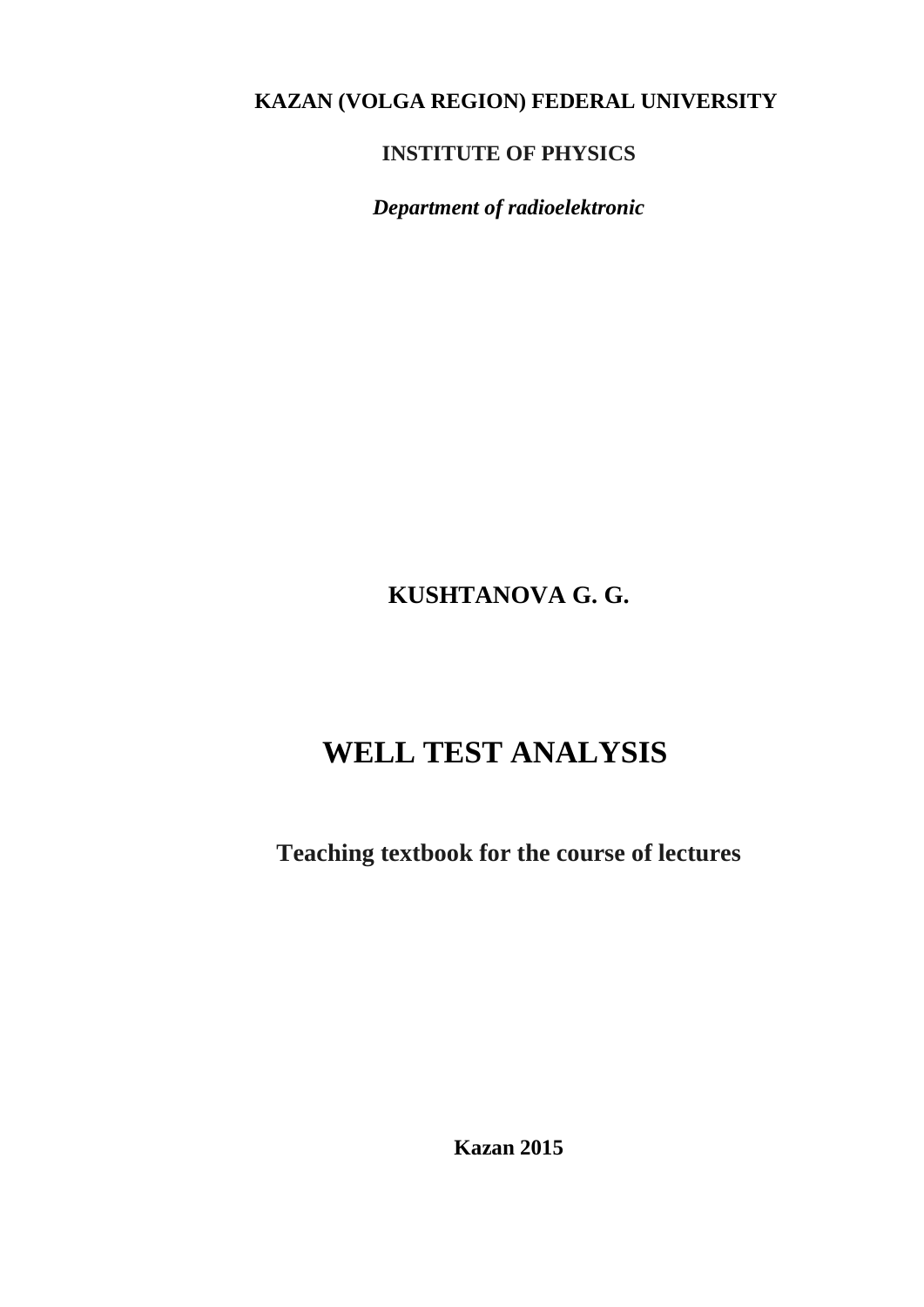#### **УДК 532.546**

*Принято на заседании кафедры радиоэлектроники Протокол № 4 от 23 января 2015 года Утверждено на методической комиссии института физики протокол № 11 от 12 марта 2015 года*

#### *Рецензент* Зав. лаб. подземной гидродинамики ИММ КазНЦ РАН, д.т.н., профессор, действительный член РАЕН Хайруллин М.Х.

**Title:** Well test analysis: teaching textbook for the course of lectures / G.G. Kushtanova – Kazan: Kazan University, 2014. – P. 31.

The teaching textbook for the course of lectures discusses the well tests analysis. The new interpretation methods, using the derivative of the pressure, magnify the characteristic features of the many different types of wells and reservoirs. Focus is placed on computerized interpretation of complex systems. The interpretation software packages have been used for the preparation of the color Figures: SAPHIR of KAPPA Engineering

This study guide will be useful for students, graduate students, postgraduate students as well as for the researchers in the field of the well test analysis and hydrodynamic studies of reservoir.

> **© Kushtanova G. G., 2015 © Kazan University, 2015**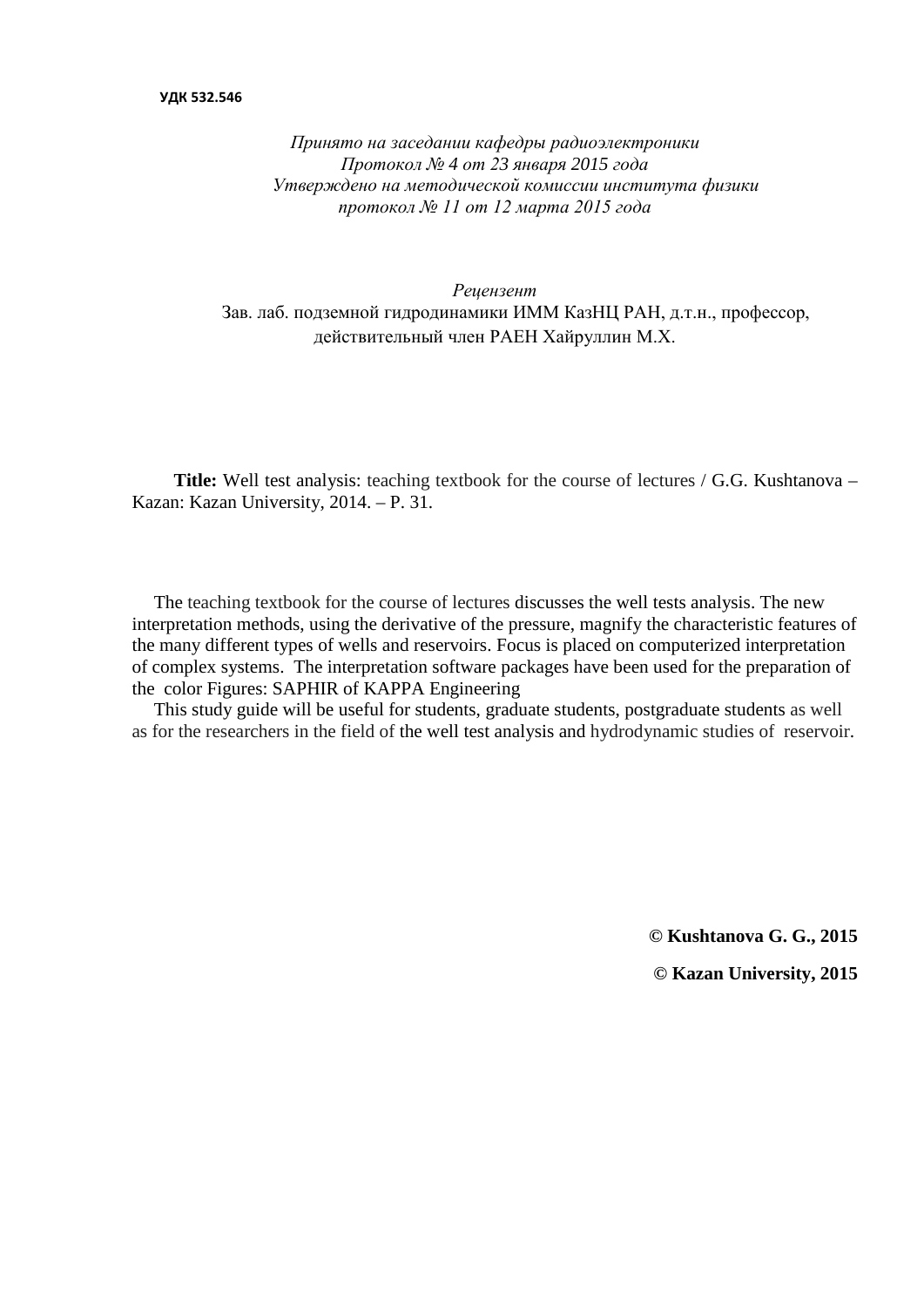## **Contents**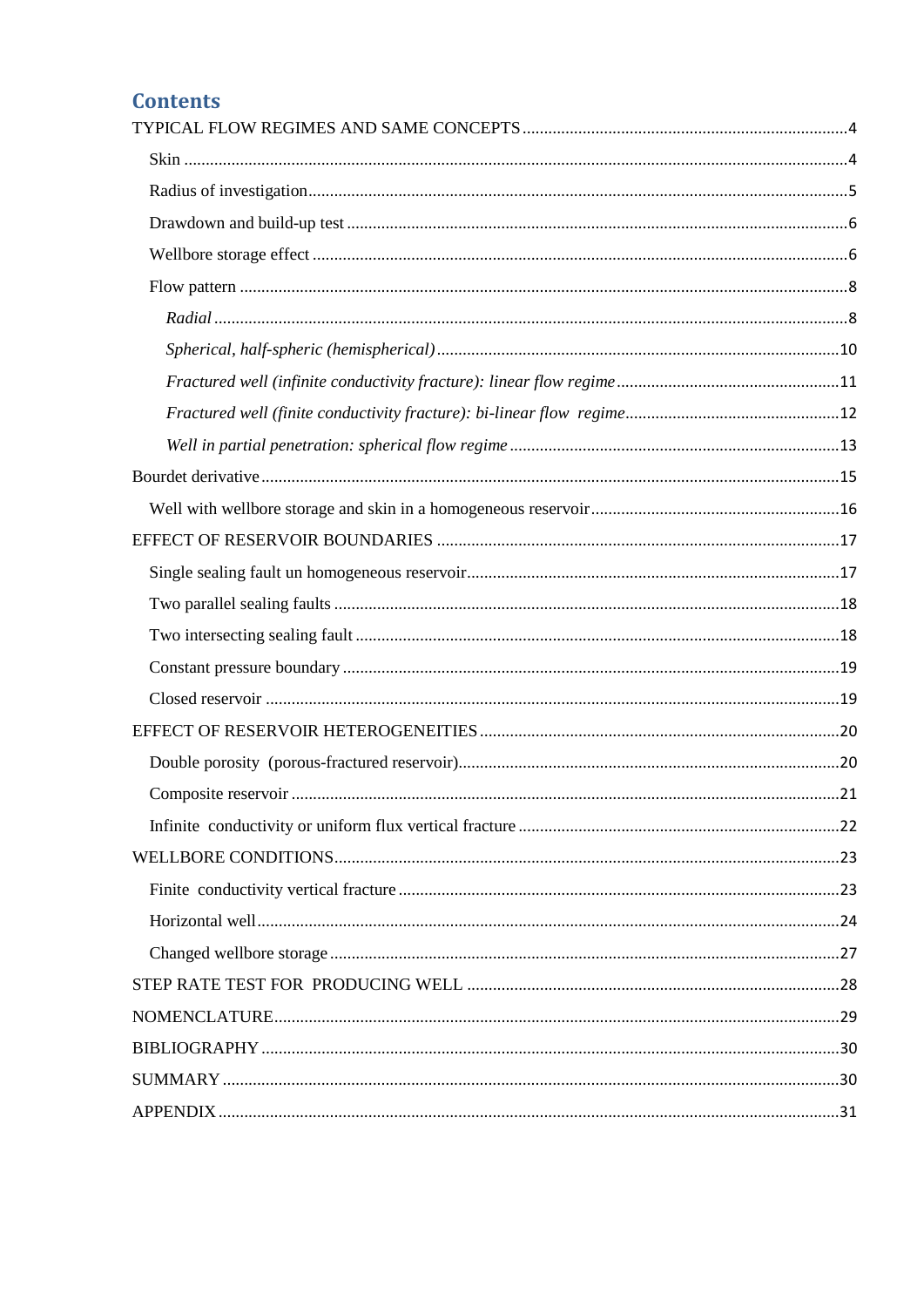## **WELL TEST ANALYSIS: THE USE OF BOURDET'S DERIVATIVE**

This material taken from the book (Bourdet, 2002). The interpretation software packages have been used for the preparation of the color Figures: SAPHIR of KAPPA Engineering, provided by free academic license.

The relations with the numbers "a" are in oilfield units, with the numbers "b" - in metric units.

## <span id="page-3-0"></span>TYPICAL FLOW REGIMES AND SAME CONCEPTS

## *Steady state*

During steady-state flow, the pressure does *not change* with time.

$$
\frac{\partial p}{\partial t} = 0
$$

## *Pseudo steady state*

The pseudo steady state regime characterizes a closed system response. With a constant rate production, the drop of pressure becomes *constant* for each unit of time.

$$
\frac{\partial p}{\partial t} = \text{constant}.
$$

using the method of indicator diagram can analyze load and displacement of suspension point, calculate liquid producing capacity at the mouth of a well, achieve a real-time, continuous and automatic measurement of liquid producing capacity.

## *Transient state*

Transient responses are observed before constant pressure or closed boundary effects are reached. The pressure variation with time is a function of the well geometry and the reservoir properties, such as permeability and heterogeneity.

$$
\frac{\partial p}{\partial t} = f(x, y, z, t)
$$

Usually, well test interpretation focuses on the transient pressure response. Near wellbore conditions are seen first and later, when the drainage area expands, the pressure response is characteristic of the reservoir properties until boundary effects are seen at late time (then the flow regime changes to pseudo steady or steady state).

## <span id="page-3-1"></span>**Skin**

In the case of a damaged well, a flow restriction is present at the interface between the reservoir and the wellbore, producing an *additional* pressure drop ∆

 $P_{skin}$  when the fluid enters into the well. For a stimulated well, the flowing condition is improved near the well, and the pressure decline is *reduced* in a cylindrical near wellbore reservoir region.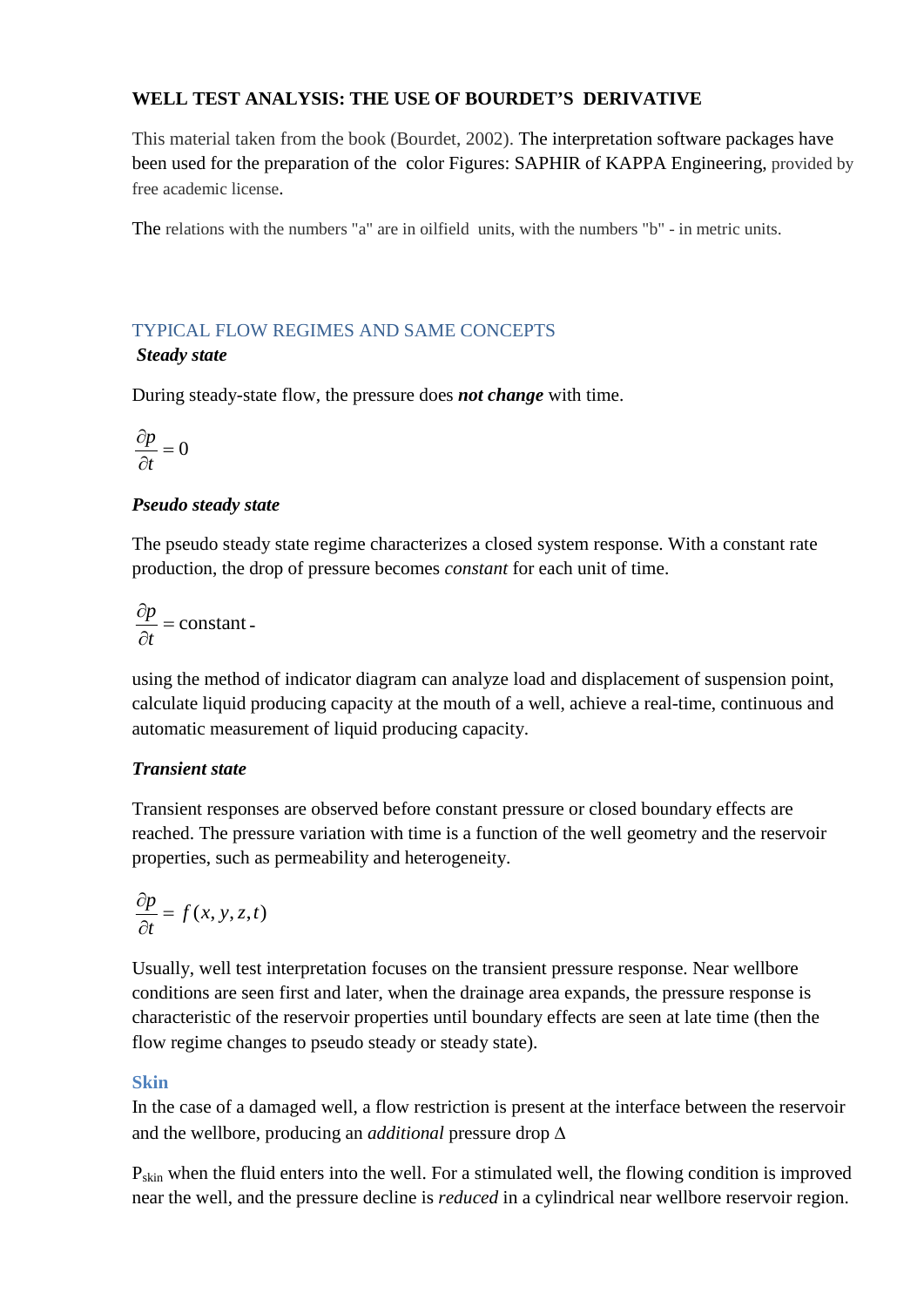The same skin can describe a low or very high damage, depending on the flow rate and the reservoir permeability. The skin factor S is a *dimensionless parameter* (van Everdingen 1953), and it characterizes the well condition: for a damaged well  $S > 0$  and, by extension,  $S < 0$  for a stimulated well.

Typical examples of a *damaged well* (S > 0) are poor contact between the well and the reservoir (mud-cake, insufficient perforation density, partial penetration) or invaded zone.

*Stimulated well* (S < 0) behavior is observed when the surface of contact between the well and the reservoir has been increased compared to the basic cylindrical vertical wellbore geometry (fractured well, slanted and horizontal well) or acid stimulated zone.



Figure 1. Flow through a circular reservoir region.

The equivalent wellbore radius is defined with

$$
r_{we}=r_{w}e^{-S}.
$$

A common well stimulation method consists of creating a hydraulic vertical fracture from the wellbore to the formation. The reservoir / well surface of contact is significantly increased, thus producing a negative skin factor.

Fracturing greatly exaggerate productivity index of well. The flow can be considered as pseudoradial with negative skin.

Effective radius for fracture is equal to half of the half fracture length.

- $\triangleright$  Insufficient perforation density S $>0$ Perforation holes penetrates in intact zone (microfractures) S<0.
- $\triangleright$  Horizontal well as vertical well with negative skin, in consequence of surface contact area increasing.
- $\triangleright$  Gas well non Darcy flow. Additional pressure drop produced by turbulent flow. S $>0$ .
- Skin in injection well: injection involve changing of coefficient of mobility  $(k/\mu)$  in well bottom zone aaaaand additional pressure drop.
- $\triangleright$  Goelogocal skin well drill low- or high-permeable reservoir.

<span id="page-4-0"></span>**Radius of investigation**

$$
r_i = 0.032 \sqrt{\frac{k \Delta t}{\phi \mu c_t}}
$$
 (1a)

$$
r_i = 0.037 \sqrt{\frac{k \Delta t}{\phi \mu c_t}}
$$
 (1b)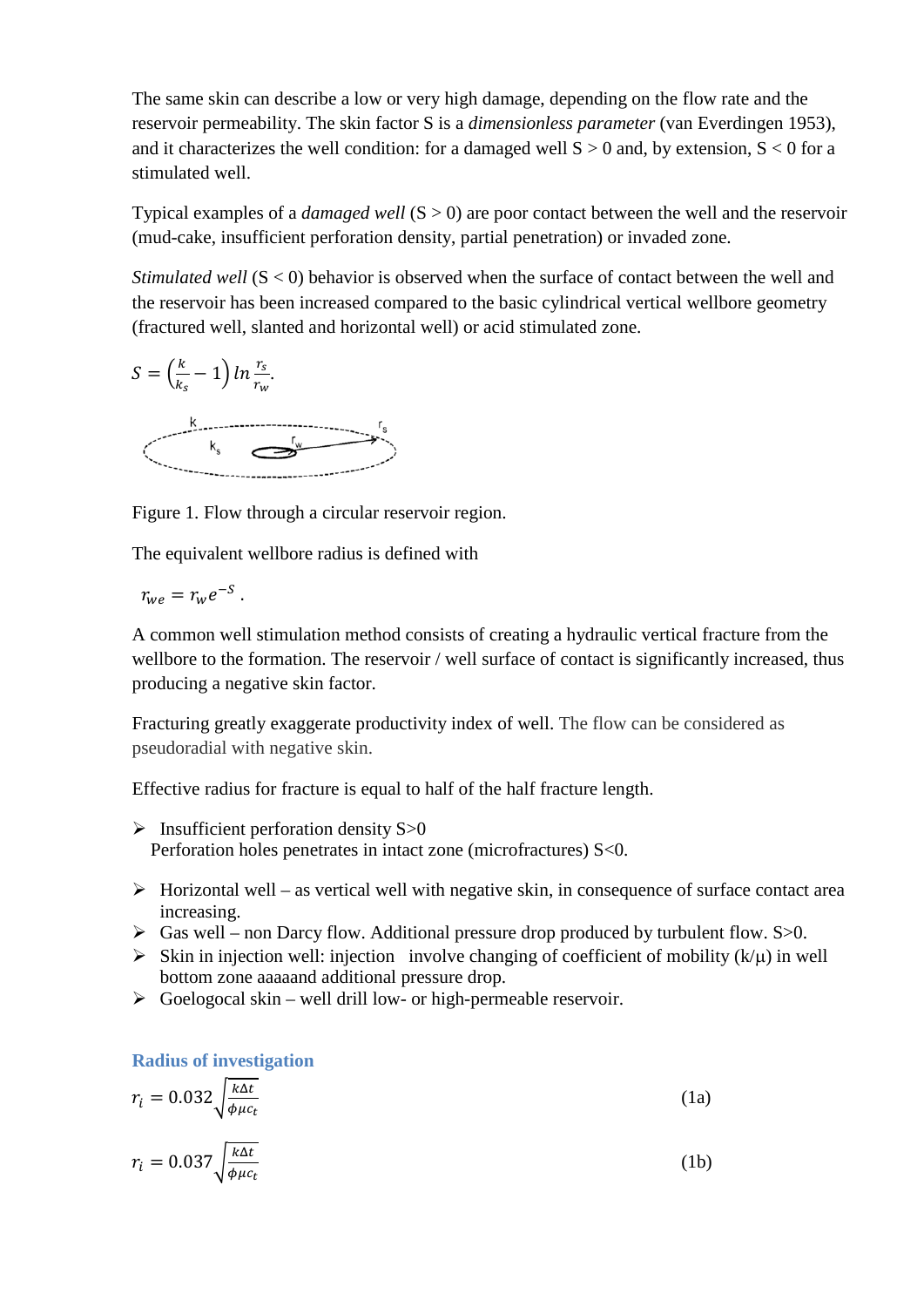#### <span id="page-5-0"></span>**Drawdown and build-up test**

Before opening, the initial pressure  $p_i$  is constant and uniform in the reservoir. During the flowing period, the drawdown pressure response  $\Delta p$  is defined as follows:



 $\Delta p = p_i - p(t)$ 

Figure 2. Drawdown and build-up test sequence.

When the well is shut-in, the build-up pressure change  $\Delta p$  is estimated from the last flowing pressure  $p(\Delta t=0)$ :

$$
\Delta p = p(t) - p(\Delta t = 0)
$$

The pressure response is analyzed versus the elapsed time  $\Delta t$  since the start of the period (time of opening or shut-in).

## <span id="page-5-1"></span>Wellbore storage effect

The well is assumed to be vertical and to penetrate the complete reservoir thickness. Wellbore storage effect and possibly an infinitesimal skin are present.

Wellbore storage, also called afterflow, afterproduction.

When a well is opened, the production at surface is initially due to the *expansion* of the fluid stored in the wellbore, and the reservoir contribution is initially negligible. This characteristic flow regime, called the *pure wellbore storage effect,* can last from a few seconds to a few minutes. Then, the reservoir production starts and the sand face rate increases until it becomes the same as the surface rate. When this condition is reached, the wellbore storage has no effect any more on the bottom hole pressure response, the data describes the reservoir behavior and it can be used for transient analysis.

During shut-in periods, the wellbore storage effect is also called *afterflow:* after the well has been shut-in, the reservoir *continues to produce* at the sand face and the fluid stored in the wellbore is recompressed. The same sequence with three different pressure behaviors can be observed: the pure wellbore storage effect, transition when the sand face rate declines, and the end of the wellbore storage effect when the sand face rate becomes negligible and eventually zero.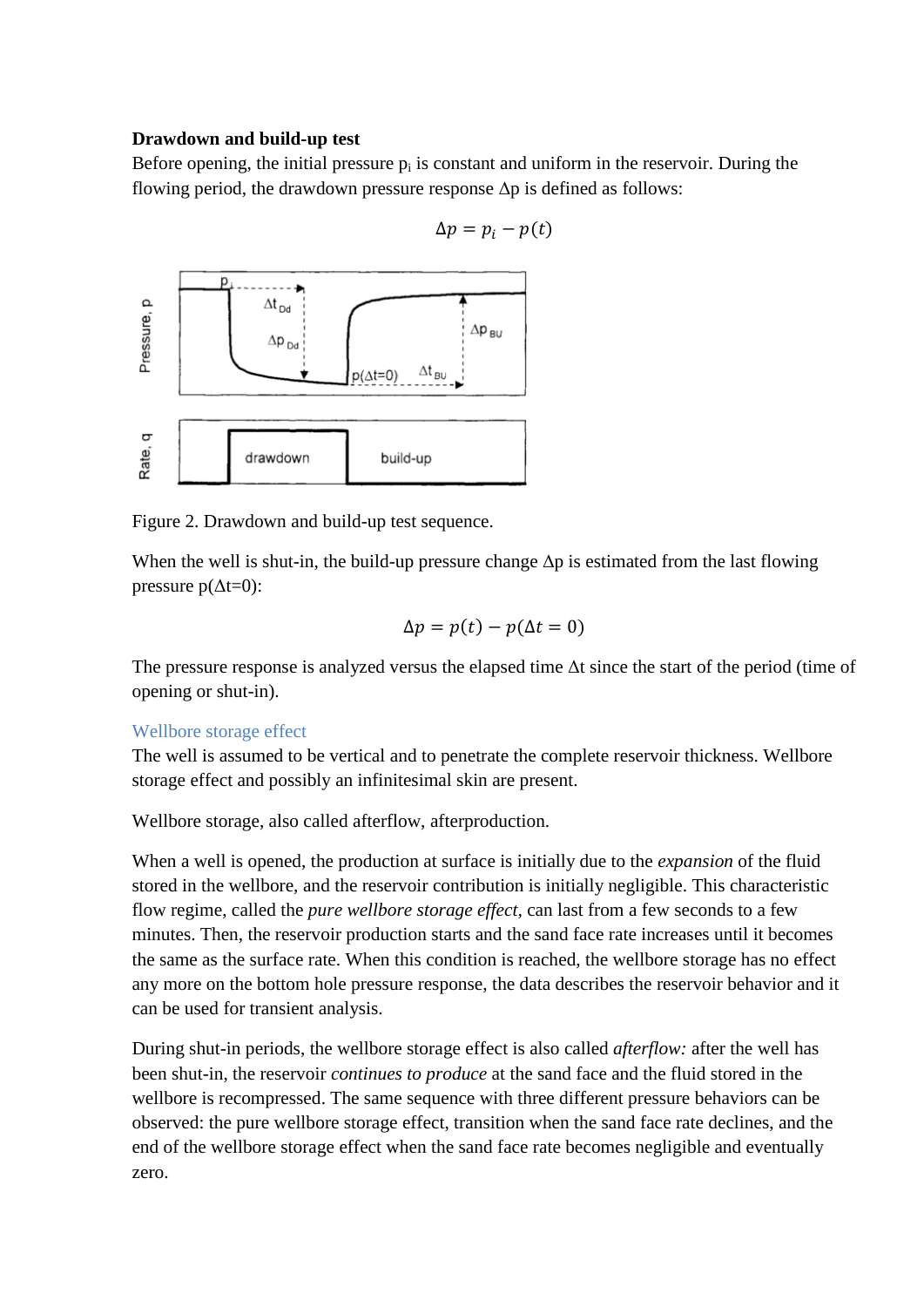After any change in the well flowing conditions, there is a time lag between the surface production and the sand face rate. The effect of wellbore storage affects well pressure responses during the first instants of each test period.



Figure 3. Wellbore storage effect. Sand face and surface rates.

*Wellbore storage coefficient*

The wellbore storage coefficient defines the rate of pressure change during the pure wellbore storage regime.

where:

*Co* : liquid compressibility

Vw : wellbore volume in Bbl

During the pure wellbore regime, the well is acting as a closed volume and, with a constant surface rate condition, the pressure changes linearly with time. The wellbore storage coefficient can be estimated on a plot of the pressure change ∆p versus the elapsed time ∆t time on a *linear scale*.

At early time, the response follows a straight line of slope  $m_{wBs}$ , intercepting the origin.

$$
\Delta p = \frac{qB}{24C} \Delta t
$$

The *wellbore storage coefficient*  $C$  is estimated from the straight-line slope  $m_{WBS}$ : *mWBS*  $C = \frac{qB}{24m_v}$ 



Figure 4. Wellbore storage effect. Specialized analysis on a linear scale.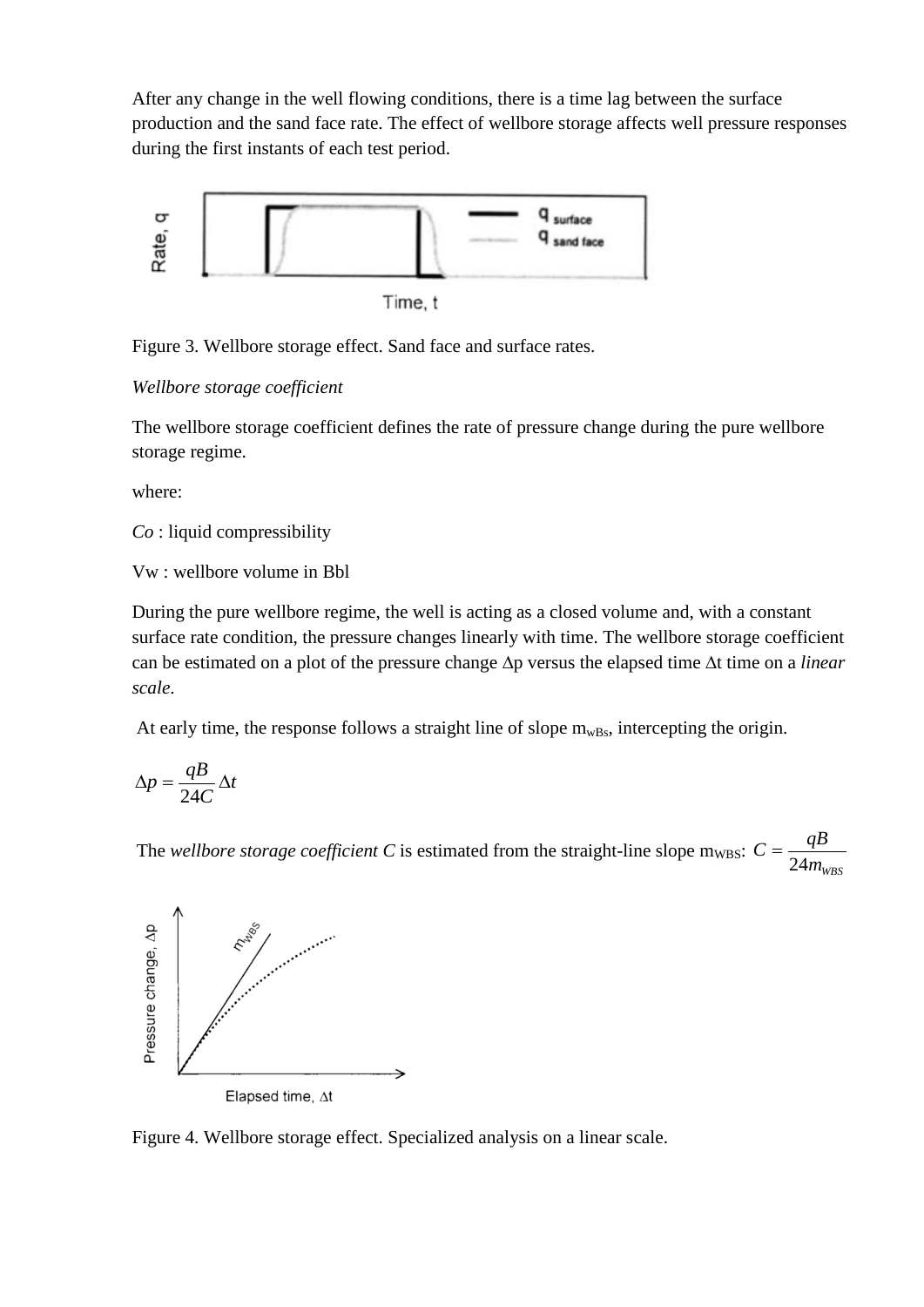#### <span id="page-7-0"></span>**Flow pattern**

#### <span id="page-7-1"></span>*Radial*

When the reservoir production is established, the flow-lines converge towards the well with a radial geometry. In the reservoir, the pressure is a function of the *time* and the *distance* to the well. As the production time increases, the well bottom-hole pressure  $p_{wf}$  drops, and the circular drainage area of radius *ri* expands in the reservoir.

During the radial flow regime in reservoirs with homogeneous behavior, the pressure changes with the logarithm of the elapsed time from when the well is opened (Miller et al., 1950). A plot of the bottom hole pressure versus the logarithm of time (called MDH plot) follows a straight line when all wellbore storage transitional effect are finished. The slope m of semi-log straight line is used to estimate the reservoir permeability thickness product kh, and the skin coefficient S is evaluated from the location of the straight line along the y-axis.

$$
\Delta p = 162.6 \frac{qB\mu}{kh} \left[ \log \Delta t + \log \frac{k}{\phi \mu c_t r_w^2} - 3.23 + 0.87 S \right]
$$
 (2a)

$$
\Delta p = 21.5 \frac{q B \mu}{kh} \Big[ log \Delta t + log \frac{k}{\phi \mu c_t r_w^2} - 3.10 + 0.87 S \Big]
$$
 (2b)

Traditionally, the semi-log straight-line location is characterized by the straight-line pressure at 1 hour

$$
k = 162.6 \frac{qB\mu}{m} \tag{3a}
$$

$$
k = 21.5 \frac{qB\mu}{m} \tag{3b}
$$

$$
S = 1.151 \left[ \frac{\Delta p_{1hr}}{m} - \log \frac{k}{\phi \mu c_t r_w^2} + 3.23 \right]
$$
 (4a)

$$
S = 1.151 \left[ \frac{\Delta p_{1hr}}{m} - \log \frac{k}{\phi \mu c_t r_w^2} + 3.10 \right]
$$
 (4b)



Figure 5. Radial flow regime. Specialized analysis on semi-log scale.

#### *Shut-in periods*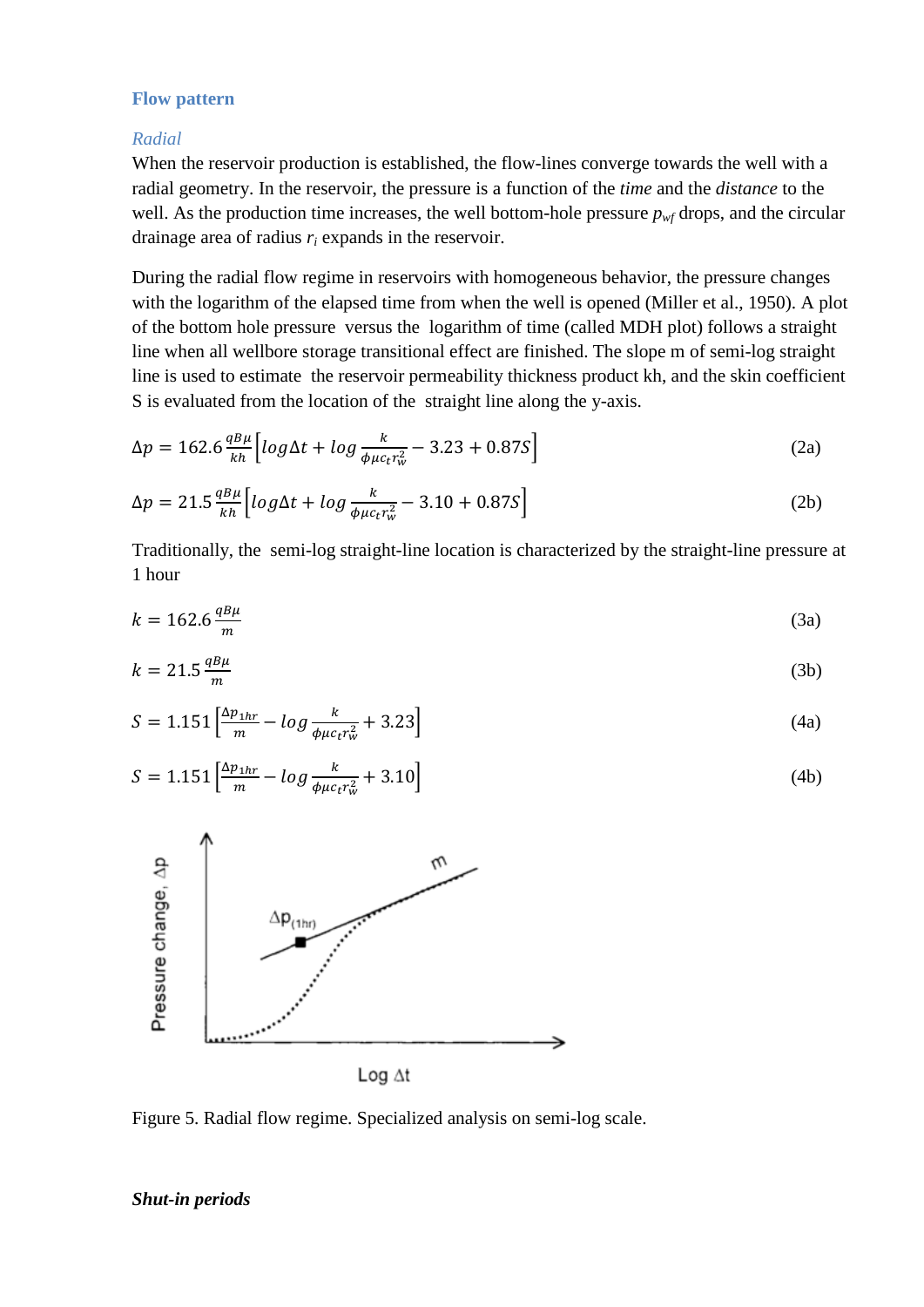Drawdown periods are in general not suitable for analysis because it is difficult to ascertain a constant flow rate. The response is distorted, especially with the log-log scales that expand the response at early time. Preferably, build-up periods are used where the flow rate is zero, therefore the well is controlled.

Build-up responses do not show the same behavior as the first drawdown in a virgin reservoir at initial pressure. After a flow period of duration tp, the well shows a pressure drop of  $\Delta p(t_n)$ . In the case of an infinite reservoir, after shut-in it takes an infinite time to reach the initial pressure during build-up, and to produce a pressure change  $\Delta p_{\text{BU}}(t=\infty)$  of magnitude  $\Delta p(t_n)$ . As described on Figure 2.4, the shape of pressure build-up curves depends upon the previous rate history.

The diffusivity equation used to generate the well test analysis solutions is linear. It is possible to add several pressure responses, and therefore to describe the well behavior after any rate change. This is the superposition principle (van Everdingen and Hurst, 1949). For a build-up after a single drawdown period at rate q during  $t_p$ , the rate history is changed by superposing an injection period at rate  $-q$  from time  $t_p$ , to the flow period from time t=0 extended into the shut- n times  $t_n + \Delta t$ 

Using the superposition principle, build-up type curves can be generated for any production history. In the case of Figure 2.5 with a single constant rate drawdown of tp before shut-in, the build-up type curve  $p_{\text{BUD}} (\Delta t)_{\text{D}}$  is simply obtained by subtracting the quantity

$$
p_D(t_p + \Delta t)_D - p_D(\Delta t)_D
$$

from the pressure change at the time of shut-in  $p_D(t_p)$ 

$$
\Delta p_{BU}(\Delta t)_D = p_D(\Delta t)_D - p_D(t_p + \Delta t)_D + p_D(t_p)_D
$$
  

$$
\Delta p_{BU}(\Delta t) = 162.6 \frac{q_{B\mu}}{kh} \left[ \log \frac{t_p \Delta t}{t_p + \Delta t} + \log \frac{k}{\phi \mu c_t r_w^2} - 3.23 + 0.87S \right]
$$
 (5a)

$$
\Delta p_{BU}(\Delta t) = 21.5 \frac{q_{B\mu}}{kh} \left[ \log \frac{t_p \Delta t}{t_p + \Delta t} + \log \frac{k}{\phi \mu c_t r_w^2} - 3.10 + 0.87 S \right]
$$
(5b)

With the superposition time, the build-up correction method compresses the time scale.

#### *Horner method*

With the Homer method (1951), a simplified superposition time is used: the constant t I, is ignored, and the shut-in pressure is plotted as a function of  $log((t_p + \Delta t)/\Delta t)$ . On the Homer scale, the shape of the build-up response is symmetrical to that of the superposition plot Figure 2.7, early time data is on the right side of the plot (large Homer time) and, at infinite shut-in time,  $(t_n+\Delta t)/\Delta t$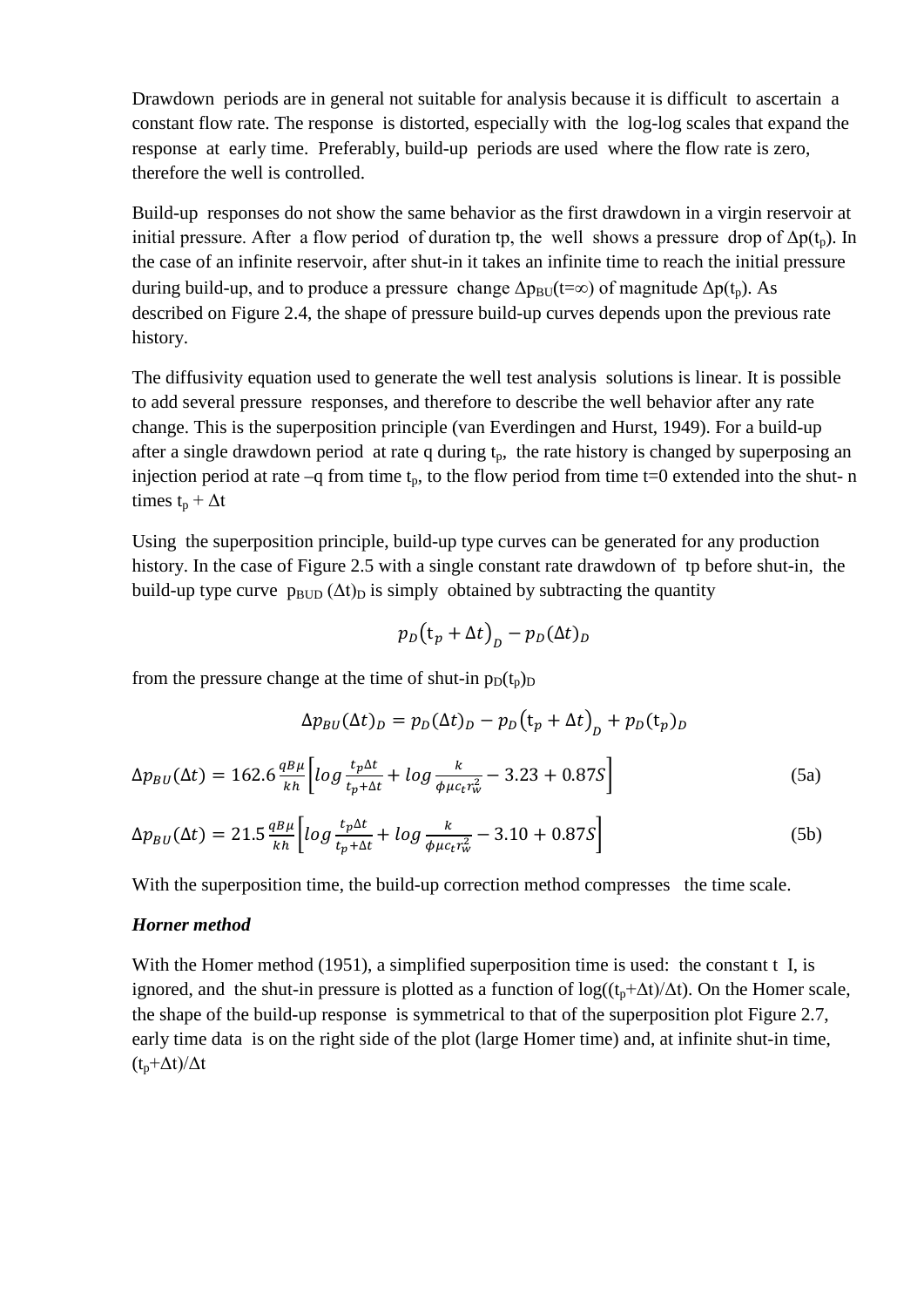

Figure 6. Horner plot of build-up example.

$$
p_{ws} = p_i - 162.6 \frac{q_{\text{B}\mu}}{kh} \log \frac{t_p + \Delta t}{\Delta t}
$$
 (6a)

$$
p_{ws} = p_i - 21.5 \frac{q_{\mu}}{kh} \log \frac{t_p + \Delta t}{\Delta t} \tag{6b}
$$

On a Homer plot of build-up data, the straight line slope m, the pressure at 1 hour on the straight line  $\Delta p(\Delta t = 1 \text{ hr})$ , and the extrapolated straight line pressure p<sup>\*</sup> at infinite shut- in time ( $\Delta t = \infty$ )) are estimated. The results of analysis are:

$$
k = 162.6 \frac{qB\mu}{m} \tag{3a}
$$

$$
k = 21.5 \frac{qB\mu}{m} \tag{3b}
$$

$$
S = 1.151 \left[ \frac{\Delta p_{1hr}}{m} - \log \frac{k}{\phi \mu c_t r_w^2} + \log \frac{t_p + 1}{t_p} + 3.23 \right]
$$
 (7a)

$$
S = 1.151 \left[ \frac{\Delta p_{1hr}}{m} - \log \frac{k}{\phi \mu c_t r_w^2} + \log \frac{t_p + 1}{t_p} + 3.10 \right]
$$
 (7b)

In an infinite system, the straight line extrapolates to the initial pressure and  $p^* = p_i$ . When the production time is large compared to the shut-in time  $t_p \geq \Delta t$ , the Homer time can be simplified with:

$$
log\frac{t_p + \Delta t}{\Delta t} \approx log t_p - log \Delta t
$$

The compression of the time scale becomes negligible, the Homer straight-line slope m is independent of the production time and the build-up data can be analyzed on a MDH semi-log scale.

#### <span id="page-9-0"></span>*Spherical, half-spheric (hemispherical)*

With a well in partial penetration, the well is connected to the producing interval on one fraction only of the zone thickness. The reservoir / well surface of contact being reduced, partially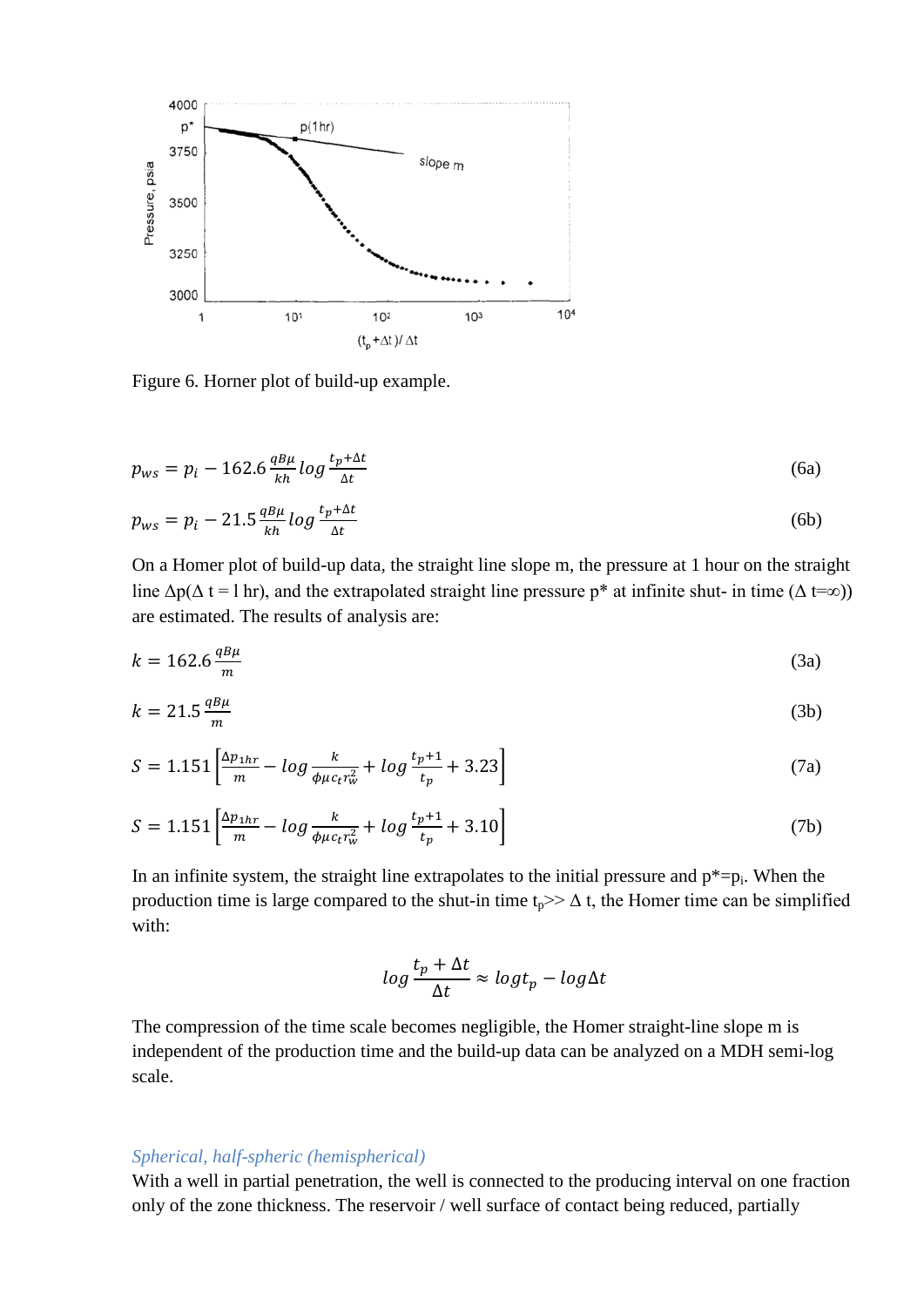penetrating wells are characterized by a positive skin factor. In the following, this well configuration is introduced to illustrate another example of characteristic flow regime.

The ratio  $h_w/h$  of the length of the perforated interval to the formation thickness is called the penetration ratio,  $k_H$  and  $k_V$ -are the horizontal and vertical permeability.

In a well in partial penetration, after an initial radial flow regime in front of the perforated interval, the flow lines are established in both the horizontal and vertical directions, until the top and bottom boundaries are reached. A *sphericalflow* regime can thus be observed before the flow becomes radial in the complete formation thickness.

## <span id="page-10-0"></span>*Fractured well (infinite conductivity fracture): linear flow regime*

A common well stimulation method consists of creating a hydraulic vertical fracture from the wellbore to the formation. The reservoir / well surface of contact is significantly increased, thus producing a negative skin factor. Two main types of fractured well behavior are observed: infinite or finite conductivity fracture.

The fracture is symmetrical on both sides of the well and it intercepts the complete formation thickness,  $x_f$  is the half fracture length. With the infinite conductivity fracture model, it is assumed that the fluid flows along the fracture without any pressure drop.



Figure 7. Fractured well. Fracture geometry.



Figure 8. Infinite conductivity fracture. Geometry of the flow lines.Linear and pseudo radial flow regimes.

At early time, the flow-lines are perpendicular to the fracture plane. This is called a linear flow regime. Later, the reservoir regions at the two ends of the fracture starts to contribute significantly to the flow, the linear flow regime ends, to change into an elliptical flow geometry. Ultimately, the well response shows the characteristic radial flow regime behavior. During linear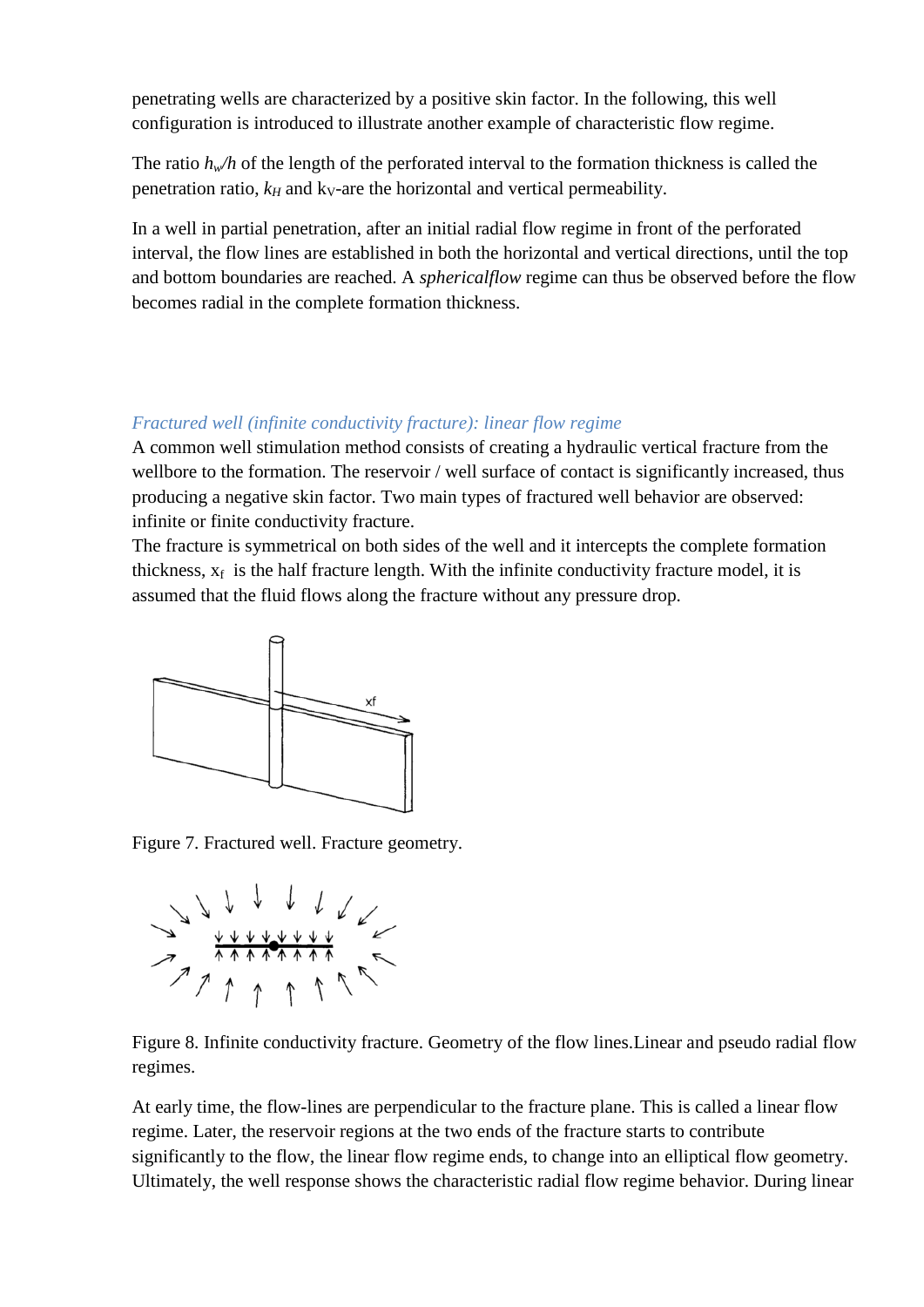flow, the pressure change is proportional to the square root of the elapsed time since the well was opened (Clark, 1968 and Gringarten et al., 1974 a).

$$
\Delta p = 4.06 \frac{q}{hx_f} \sqrt{\frac{\mu}{\phi k c_t}} \sqrt{\Delta t}
$$
\n(8a)

$$
\Delta p = 0.623 \frac{q}{hx_f} \sqrt{\frac{\mu}{\phi k c_t}} \sqrt{\Delta t}
$$
\n(8b)

The linear flow regime can be analyzed with a plot of the pressure change  $\Delta p$  versus the square root of elapsed time -fAt' the response follows a straight line of slope  $m_{LF}$ , intercepting the origin. When the reservoir permeability is known from the analysis of the subsequent radial flow regime, the slope rely of the linear flow straight line is used to estimate the half fracture length xf.



Figure 9. Infinite conductivity fracture.

Specialized analysis with the pressure versus the square root of time

$$
x_f = 4.06 \frac{q}{hm_{LF}} \sqrt{\frac{\mu}{\phi k c_t}}
$$
(9a)

$$
x_f = 0.623 \frac{q}{hm_{LF}} \sqrt{\frac{\mu}{\phi k c_t}}
$$
 (9b)

$$
\begin{array}{c}\n\downarrow \\
\hline\n\downarrow \\
\hline\n\downarrow\n\end{array}
$$
\n
$$
\begin{array}{c}\n\downarrow \\
\hline\n\downarrow \\
\hline\n\downarrow\n\end{array}
$$
\n
$$
\begin{array}{c}\n1. \text{ Radial flow} \\
2. \text{Linear flow}\n\end{array}
$$

Figure 10. Example of a well in a channel reservoir.

#### <span id="page-11-0"></span>*Fractured well (finite conductivity fracture): bi-linear flow regime*

When the pressure drop in the fracture plane is not negligible, a second linear flow regime is established along the fracture extension. Before the two ends of the fracture are reached, this well configuration produces the so-called bi-linearflow regime.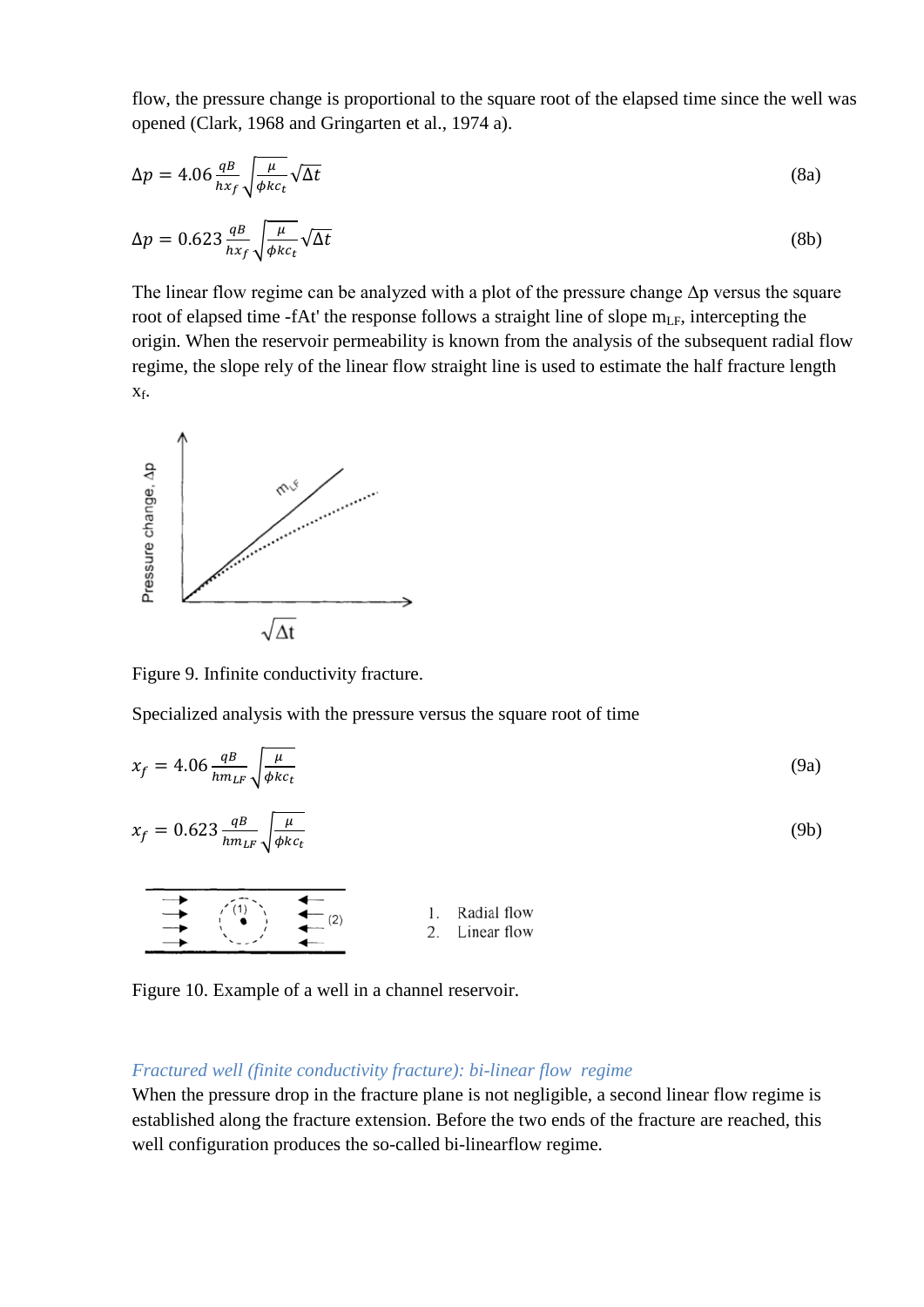

Figure 11. Finite conductivity fracture. Geometry of the flow lines during the bi-linear flow regime.

During bilinear flow, the pressure change is proportional to the fourth root of the elapsed time since the well was opened (Cinco-Ley et al., 1978). With  $w_f$  the width of the finite conductivity fracture and  $k_f$  the permeability in the fracture:

$$
\Delta p = 44.11 \frac{q B \mu}{h \sqrt{k_f w_f}^4 \sqrt{\phi \mu c_t k}} \sqrt[4]{\Delta t}
$$
\n(10a)

$$
\Delta p = 6.28 \frac{qB\mu}{h\sqrt{k_f w_f}^4 \sqrt{\phi \mu c_t k}} \sqrt[4]{\Delta t}
$$
\n(10b)

On a plot of the pressure change  $\Delta p$  versus the fourth root of elapsed time  $\sqrt[4]{t}$ -, pressure response follows a straight line of slope  $m_{BLF}$ , intercepting the origin, during the bilinear flow regime



Figure 12. Finite conductivity fracture. Specialized analysis with the pressure versus the fourth root of time.

As for the linear flow analysis, provided the reservoir permeability can be estimated from semilog analysis of the late time response, the slope  $m<sub>BLF</sub>$  of the bilinear flow straight line is used to estimate the controlling parameter, namely the fracture conductivity  $k_f w_f$ :

$$
k_f w_f = 1944.8 \sqrt{\frac{1}{\phi \mu c_t k}} \left(\frac{q B \mu}{h m_{BLF}}\right)^2
$$
 (11a)

$$
k_f w_f = 39.46 \sqrt{\frac{1}{\phi \mu c_t k}} \left(\frac{q B \mu}{h m_{BLF}}\right)^2
$$
 (11b)

## <span id="page-12-0"></span>*Well in partial penetration: spherical flow regime*

With a well in partial penetration, the well is connected to the producing interval on one fraction only of the zone thickness. The reservoir / well surface of contact being reduced, partially penetrating wells are characterized by a positive skin factor. In the following, this well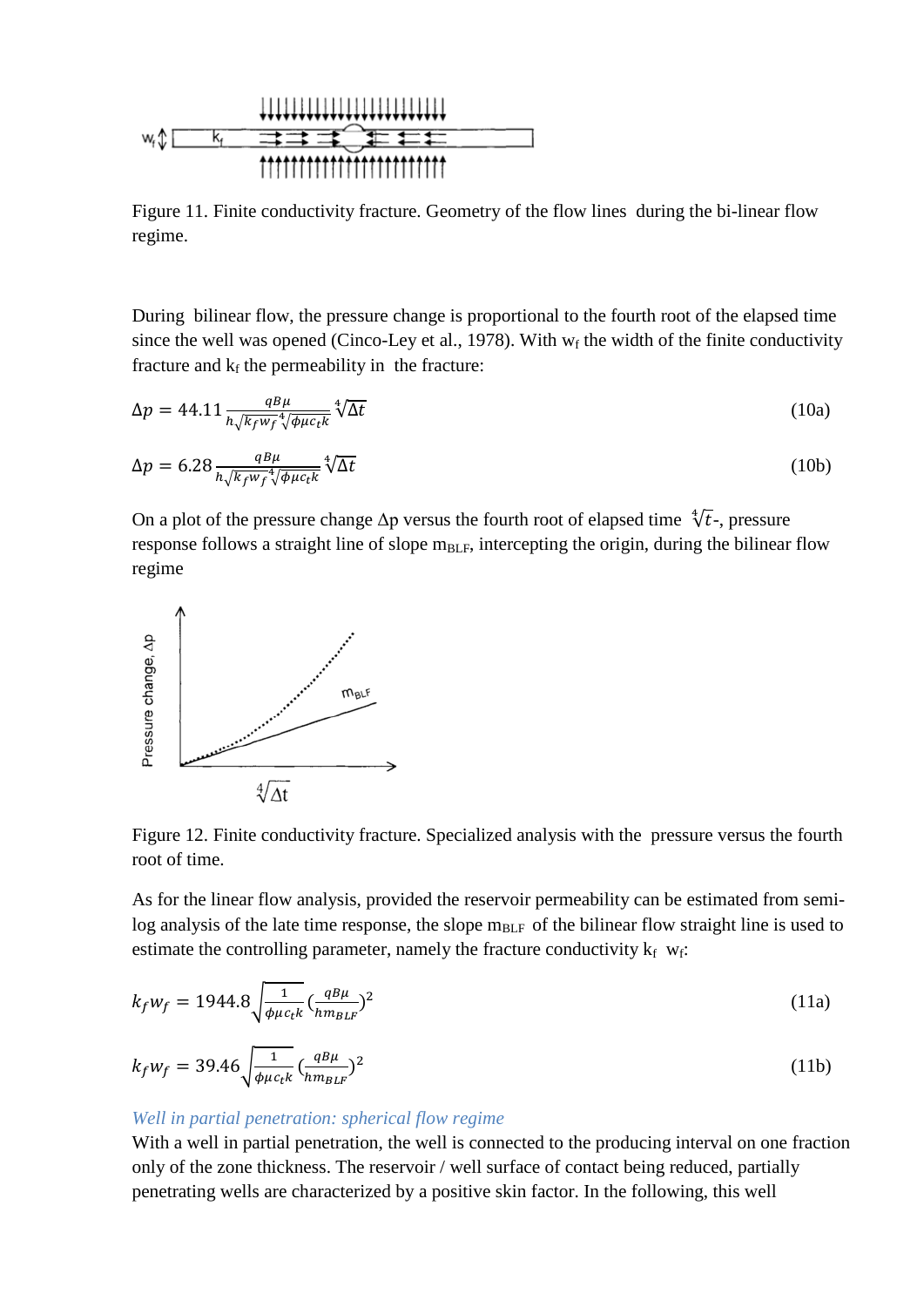configuration is introduced to illustrate another example of characteristic flow regime. The ratio  $h_H/h$  of the length of the perforated interval to the formation thickness is called the penetration ratio,  $k_H$  and  $k_V$ -are the horizontal and vertical permeability (Figure 1.16).



Figure 13. Well in partial penetration. Geometry of the flow lines. Radial, spherical and radial flow regimes.

In a well in partial penetration, after an initial radial flow regime in front of the perforated interval, the flow lines are established in both the horizontal and vertical directions, until the top and bottom boundaries are reached. A spherical flow regime can thus be observed before the flow becomes radial in the complete formation thickness.

During the spherical flow regime, the pressure changes with  $1/\sqrt{\Delta t}$ .

$$
\Delta p = 70.6 \frac{qB\mu}{k_S r_S} - 2452.9 \frac{qB\mu\sqrt{\phi\mu c_t k}}{k_S^{3/2}\sqrt{\Delta t}}
$$
 (12a)

$$
\Delta p = 9.33 \frac{qB\mu}{k_S r_S} - 279.3 \frac{qB\mu\sqrt{\phi\mu c_t k}}{k_S^{3/2}\sqrt{\Delta t}}
$$
\n
$$
\tag{12b}
$$



Figure 14. Well in partial penetration. Specialized analysis with the pressure versus 1/the square root of time.

Where ks is the spherical permeability defined as

$$
k_s = \sqrt[3]{k_x k_y k_z} = \sqrt[3]{k_H^2 k_V}
$$

Specialized analysis

On a plot of the pressure versus the reciprocal of the square root of time, a straight line of slope  $m<sub>SPH</sub>$  develops during the spherical flow regime. The spherical permeability  $k<sub>s</sub>$  can be estimated with: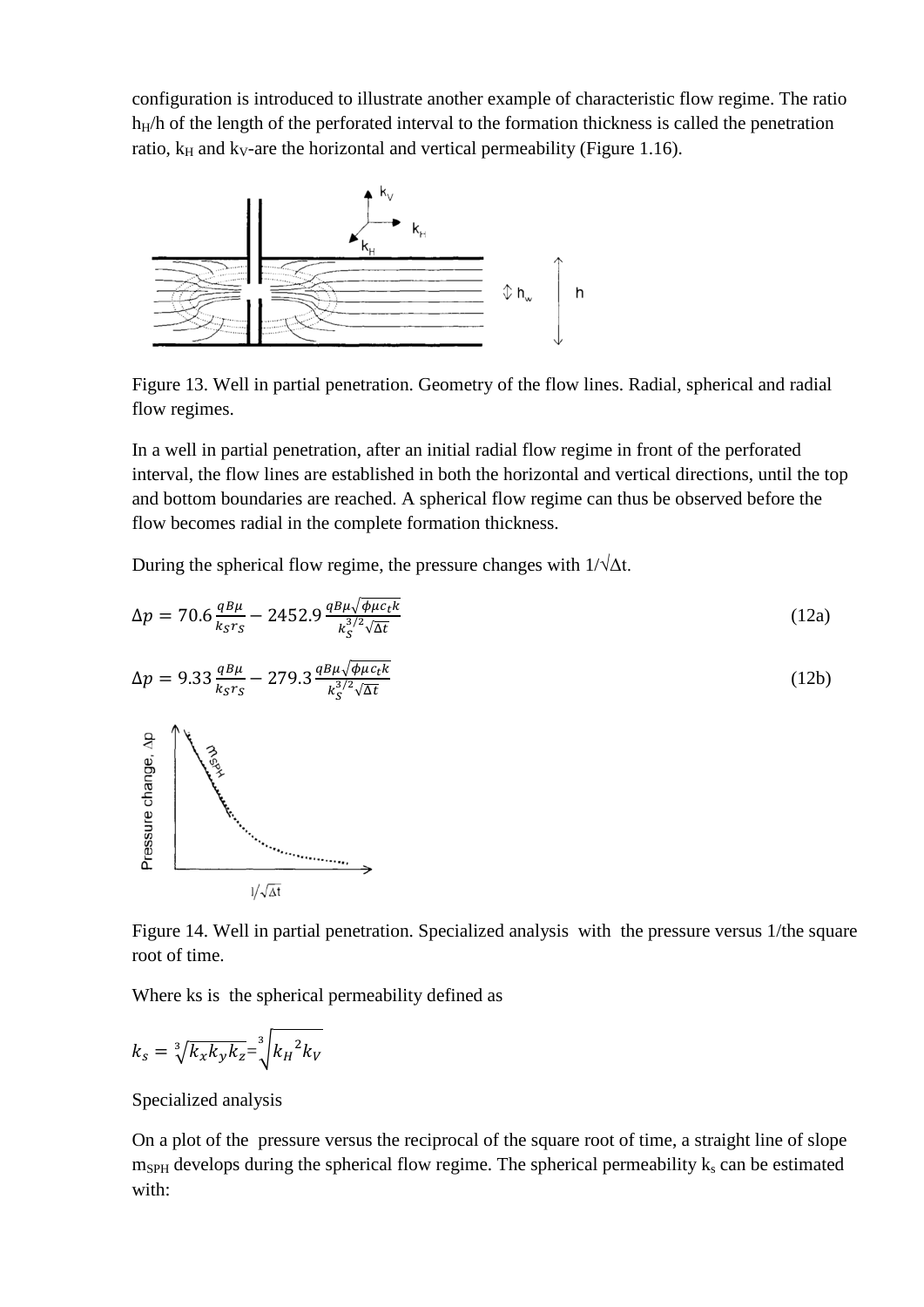$$
k_S = \left(2452.9 \frac{q B \mu \sqrt{\phi \mu c_t k}}{m_{SPH}}\right)^{2/3} \tag{13a}
$$

$$
k_S = \left(279.3 \frac{q B \mu \sqrt{\phi \mu c_t k}}{m_{SPH}}\right)^{2/3} \tag{13b}
$$

<span id="page-14-0"></span>**Bourdet derivative**  *Log-Log scale*

The dimensionless pressure pD and time tD are linear functions of Ap and At, the coefficients A and B being dependent upon different parameters such as the permeability k.

$$
p_D = A\Delta p, \quad A = f(kh, ...)
$$

$$
t_D = B\Delta t, \quad B = g(k, C, S, ...)
$$

On log-log scales, the shape of the response curve is characteristic: the product of one of the variables by a constant term is changed into a displacement on the logarithmic axes. If the flow rate is doubled, for example, the amplitude of the response ∆p is doubled also, but the graph of log (∆p) is only shifted by log (2) along the pressure axis.

$$
log pD = log A + log \Delta p,
$$

$$
log tD = log B + log \Delta t
$$

In 1983 Bourdet proposed the use of the logarithmic derivative

$$
p' = \frac{\partial \Delta p}{\partial (ln \Delta t)}
$$

Principal ideal is calculate the slope at each pressure point of semi-log plot and plotted on bilogarithmic graph

For exemple, at early time, during the pure wellbore regime, the relationship Equation 1.9 can be expressed as:

$$
log \Delta p = log \frac{qB}{24C} + log \Delta t
$$

On log-log scales, the data curve follows a unit slope straight line as described by the early time 45° asymptote on the type curve.

Any flow regime described by either logarithmic or power law

$$
P_D = ct_D^n + A
$$
  
\n
$$
\frac{\partial P_D}{\partial \ln t_D} = \Delta P_D = t_D \frac{\partial P_D}{\partial t_D} = t_D c n t_D^{n-1} = c n t_D^{n}
$$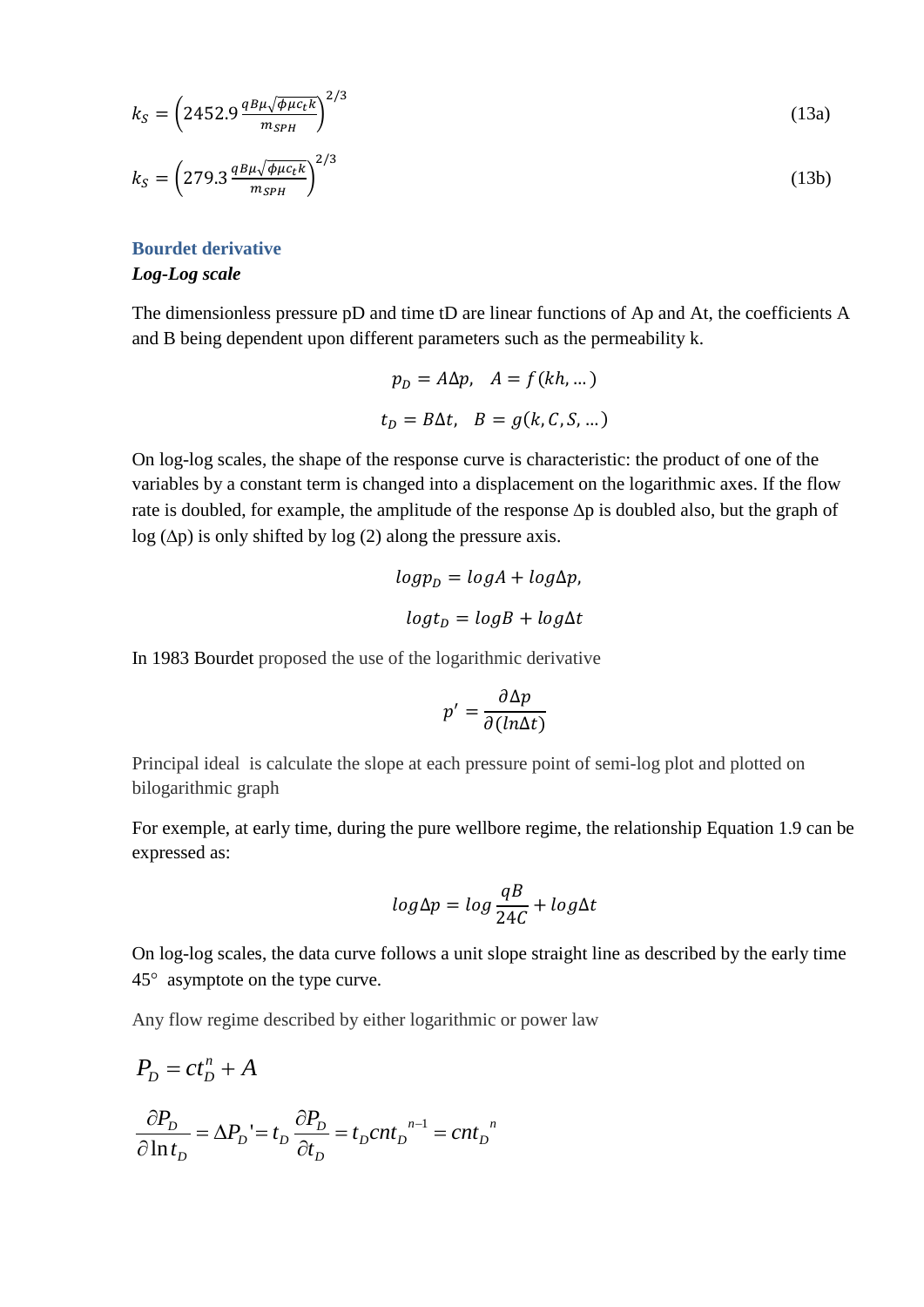WBS with n=1, *D*  $D_D = \lg \frac{P_D}{C_D}$  $lg \Delta P'_p = lg \frac{t}{q}$ 

LF with n=0.5  $\lg \Delta P'_p = \lg 0.5c_p + 0.5\lg t_p$ 

BLF with n=0.25  $\lg \Delta P'_p = \lg 0.25c_p + 0.25\lg t_p$ 

SPH with n=-0.5  $\lg \Delta P'_D = \lg(-0.5c_D) + 0.5\lg t_D$ 

$$
RF
$$
 with  $P_D = \frac{1}{2} (\ln \frac{t_D}{C_D} + 0.8097 + \ln C_D e^{2S})$ ,  $\lg \Delta P'_D = \lg \frac{t_D}{2}$ 

PRF with n=1  $\lg \Delta P'_p = \lg t_p + ...$ 

 $iw_{BS}=1;$ 

 $i_{\text{LF}}=0.5$ ;

 $i_{BLF}=0.25$ ;

 $i<sub>SPH</sub>=-0.5$ ;

 $i_{RF}=0;$ 

 $i<sub>PSS</sub>=1$ ;

#### <span id="page-15-0"></span>**Well with wellbore storage and skin in a homogeneous reservoir**

As discussed in former chapter, two characteristic regimes can be observed with this model:

*1. Wellbore storage effect,* with ∆p proportional to ∆t, and a unit slope log-log straight line on pressure and derivative curves. The wellbore storage coefficient C can be estimated from the corresponding pressure data.

*2. Radial flow* with ∆p proportional to log(∆t), and a constant derivative response. Radial flow analysis yields the permeability-thickness product *kh* and skin factor S.

Example shows at early time a unit slope log-log straight line during the pure wellbore storage effect, and later a stabilization on 0.5 when the radial flow regime is reached. At intermediate time between two characteristic flow regimes, the sand face rate is changing as long as the wellbore storage effect is acting, and the derivative response describes a hump.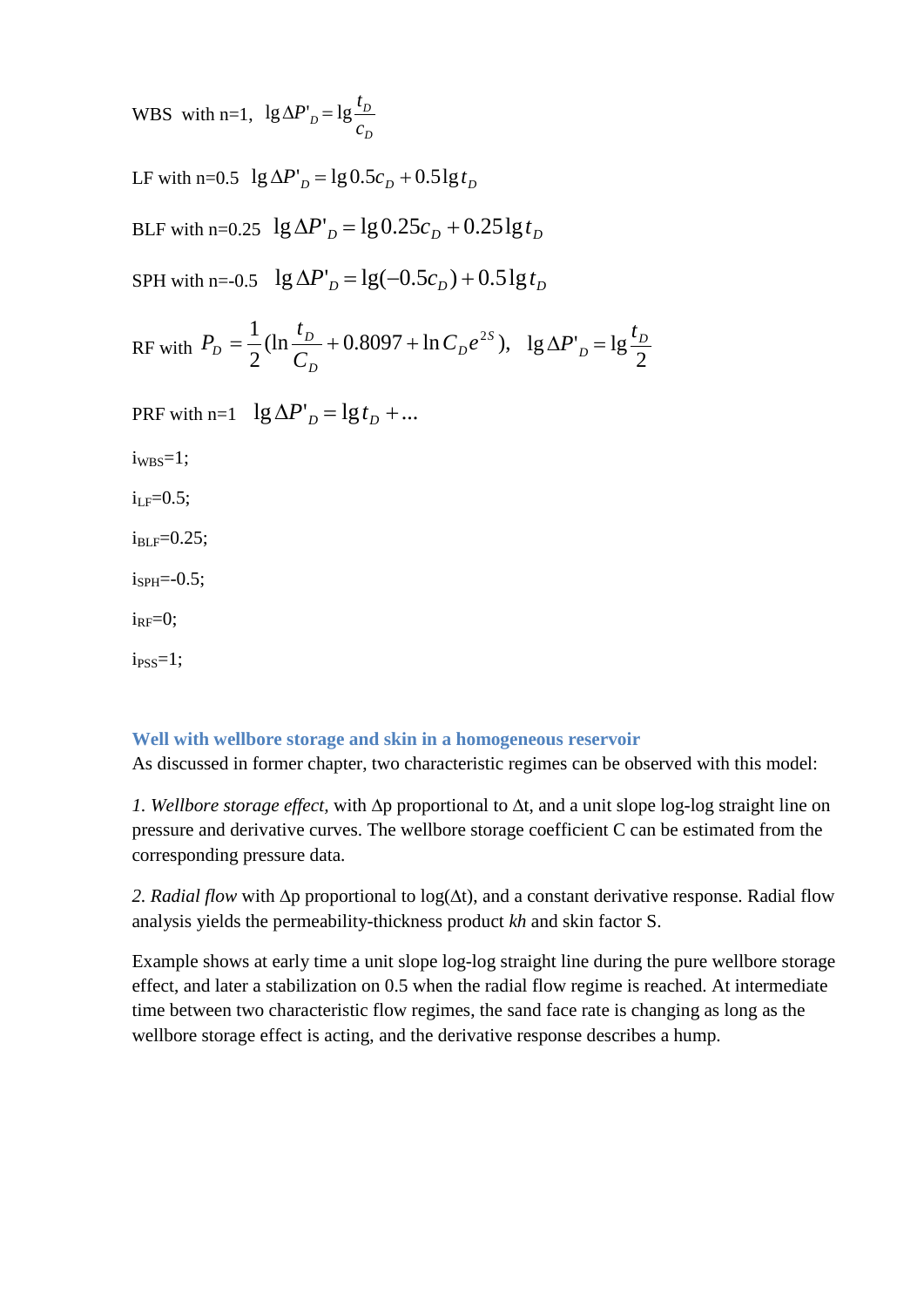

Figure 15. The bottom hole pressure during shut-in period (80 hr) in infinite homogeneous reservoirs (30md).

## <span id="page-16-0"></span>EFFECT OF RESERVOIR BOUNDARIES

#### <span id="page-16-1"></span>**Single sealing fault un homogeneous reservoir**

With the sealing fault model, a linear no-flow boundary closes the reservoir in one direction.

The early time part of the well response corresponds to the *infinite reservoir* behavior. During radial flow, the pressure response follows the first semi-log straight line, the derivative follows the first stabilization.

 When the influence of the sealing fault is felt, the flow becomes *hemi-radial,* and the apparent mobility is reduced by a factor of two. On semi-log scale, the slope of the straight line doubles and, with the derivative, the curve follows a second stabilization at a level twice the first. In dimensionless terms, the first derivative plateau is at 0.5 and the second at 1.



Figure 16. One sealing fault. Drainage radius.

During the hemi-radial flow regime, the pressure changes with the logarithm of the elapsed time but the slope of the semi-log straight line is double (2m) that of the infinite acting radial flow (van Everdingen and Hurst, 1949, Homer, 1951)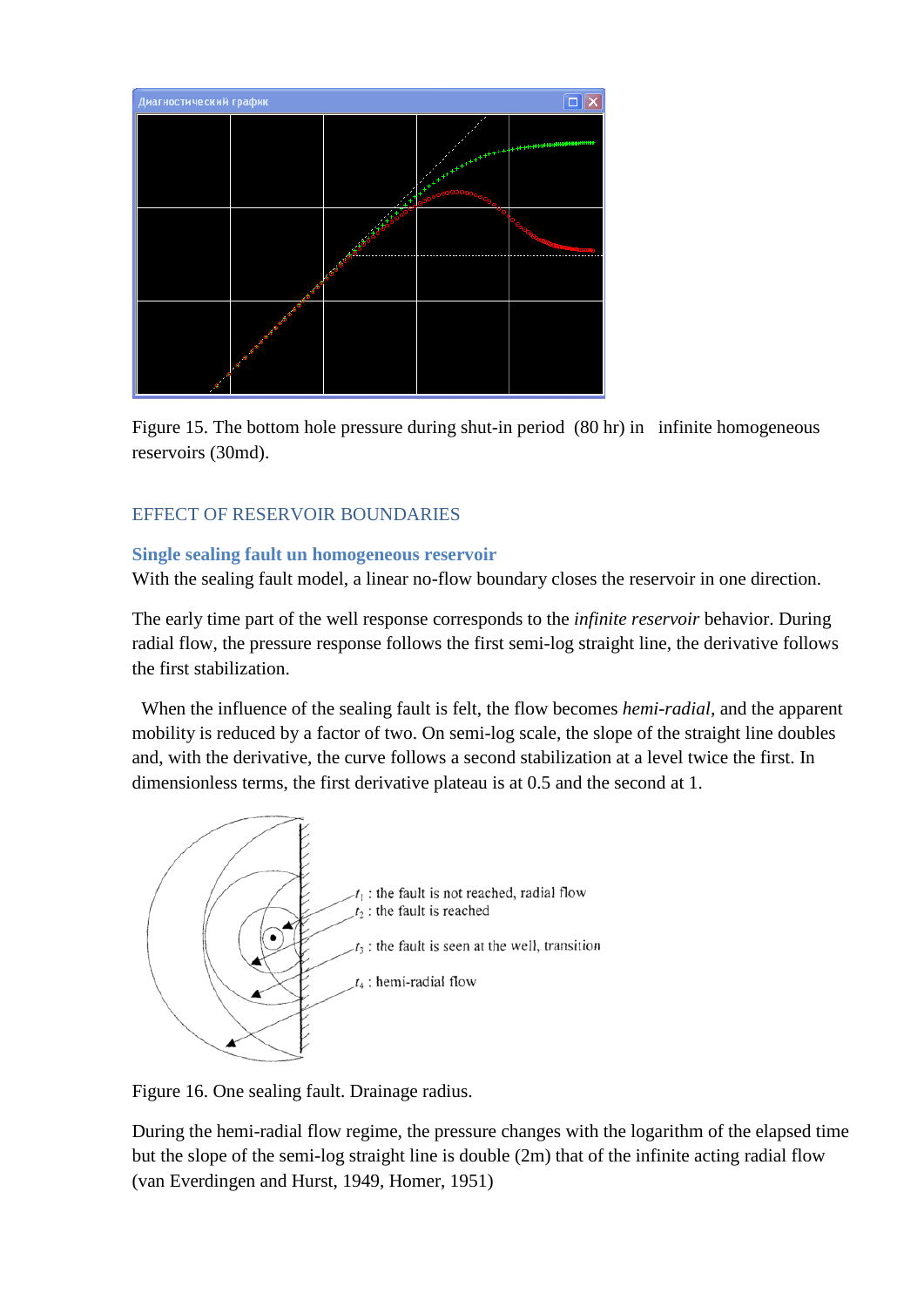

Figure 17. One sealing fault. Specialized analysis on semi-log scale.

On the semi-log plot, two straight lines are present, with a slope respectively rn and 2m. The time intersect Δt. Between the two lines is used to estimate the fault distance L.

$$
L = 0.01217 \sqrt{\frac{k \Delta t_x}{\phi \mu c_t}}
$$
 (14a)

$$
L = 0.0141 \sqrt{\frac{k \Delta t_x}{\phi \mu c_t}}
$$
 (14b)

#### <span id="page-17-0"></span>**Two parallel sealing faults**

The well is located between two parallel sealing faults.

Тhis type of configuration frequently corresponds to long narrow reservoirs such as channel sands.

− On the log-log plot, the derivative describes first the wellbore storage effect, then it follows the 0.5 line.

− Later, when the two reservoir boundaries have been reached, the flow lines become parallel to the reservoirs limits, and a linear flow regime is established.

The pressure changes proportionally to,  $\sqrt{\Delta t}$ , and the derivative follows a *half unit* 

*slope* straight line.

− The shape of the transition between radial and linear flow is a function of the well location in the channel. When the well is equidistant from the two boundaries, the transition between radial and linear flow regimes is short.

If the well is closer to one of the two boundaries, the characteristic behavior of *one*

*sealing fault* is seen before the linear flow. The derivative stabilizes first at 0.5, then 1 and finally it reaches the half unit slope straight line.

#### <span id="page-17-1"></span>**Two intersecting sealing fault**

The angle of intersection between the two faults can take any value smaller than 180º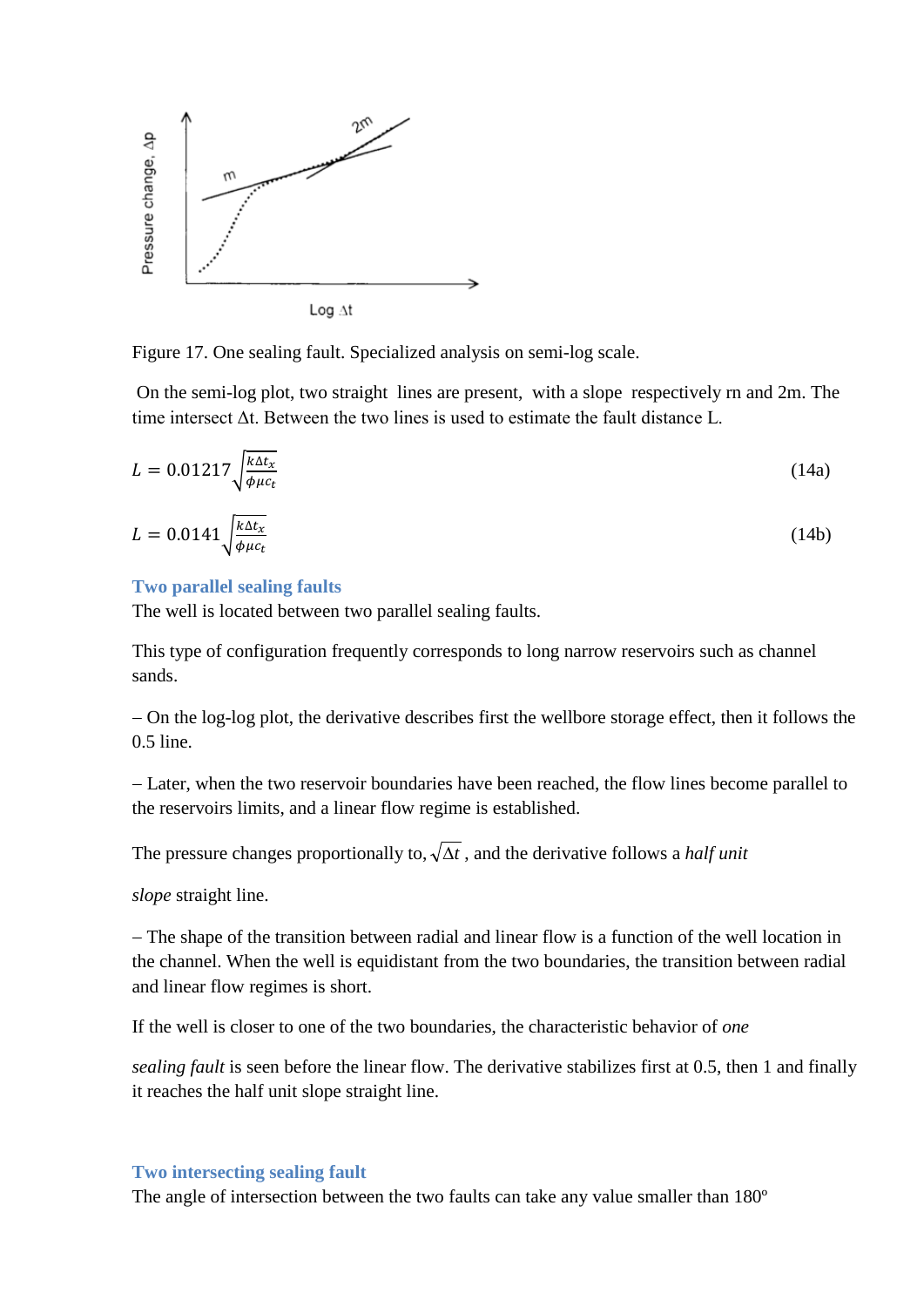The response first describes the infinite reservoir behavior and later, when the two faults are reached, the *fraction* of radial flow limited by the wedge.

In the case of one sealing fault, half of the plane is producing at late times and the semi-log slope doubles, the dimensionless derivative stabilizes at 1. When two intersecting faults limit the drainage area, a smaller fraction of the plane produces: on the semi-log scale, the slope of the straight line is increased by a factor of 360/θ and, with the derivative, the curve follows a *second stabilization* at a level equal to 180/θ.

## <span id="page-18-0"></span>**Constant pressure boundary**

During drawdown and shut-in periods, the *pressure stabilizes* and the *derivative tends to zero*  when the influence of the constant pressure boundaries is felt.



Figure 18. Homogeneous reservoirs (R=500m, k=30md) with constant pressure boundaries.

## <span id="page-18-1"></span>**Closed reservoir**

In closed reservoirs, when all boundaries have been reached, the flow regime changes to *pseudo steady state:* i.e at any point in the reservoir the rate of pressure decline is proportional to time. As long as the reservoir is infinite acting, the pressure profile expands around the well during the production (in case of radial flow, the well bottom hole pressure drops with the logarithm of time).

When all boundaries have been reached, the *shape* of the pressure profile becomes *constant* with time, and it simply drops as the reservoir is being depleted. During the pseudo steady state regime, the bottom hole flowing pressure is a linear function of the elapsed time.

During shut-in, the pressure stabilizes in the reservoir and reaches the average reservoir pressure  $\bar{p}$  <  $p_i$ .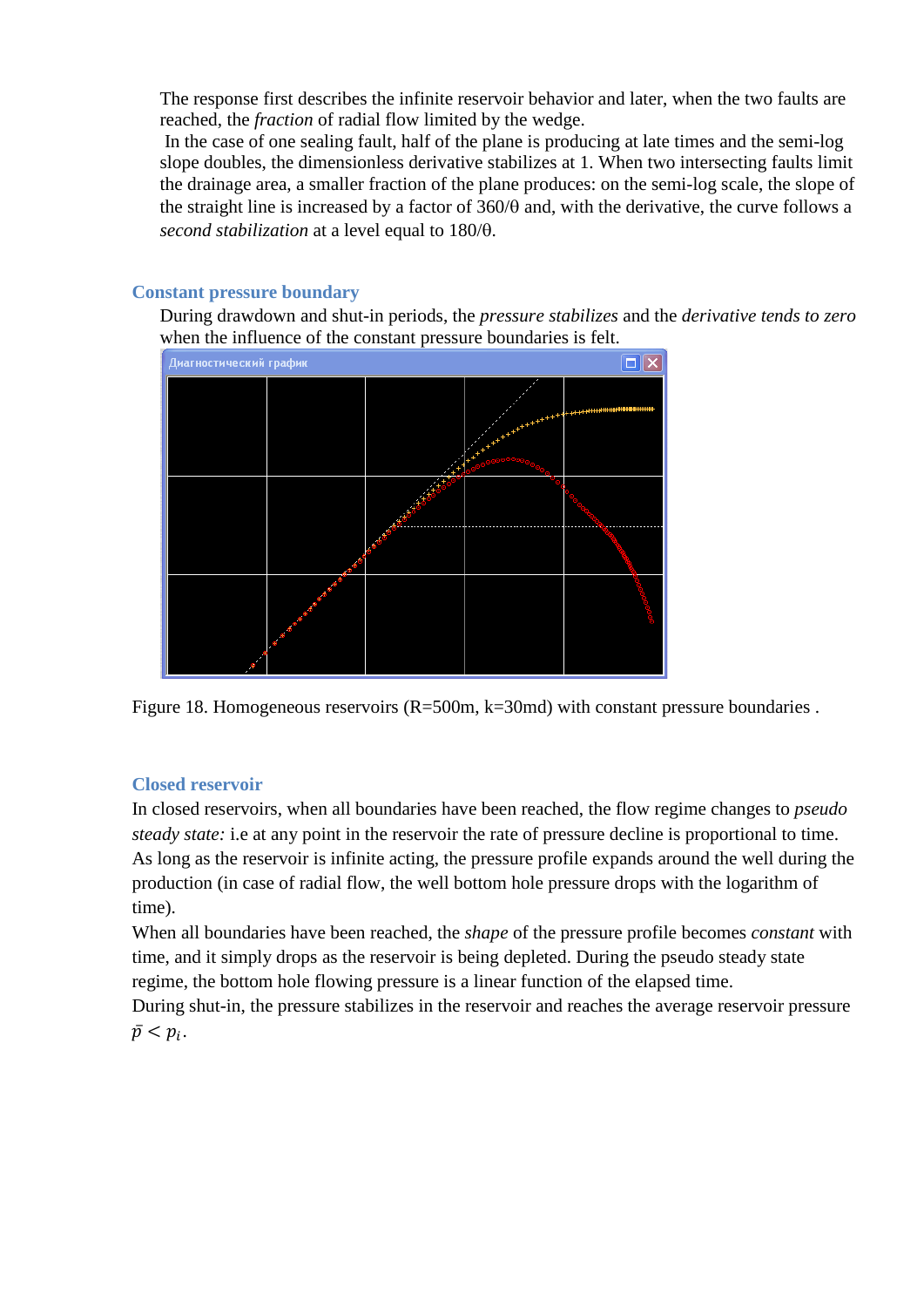

Figure 19. Homogeneous reservoirs (R=500 m, k=30 md). To maintain reservoir pressure the injection wells is added at a distance of 250 m from the well under investigation.

#### <span id="page-19-0"></span>**EFFECT OF RESERVOIR HETEROGENEITIES**

#### <span id="page-19-1"></span>**Double porosity (porous-fractured reservoir)**

The second class of naturally fractured reservoir exhibits two distinct porosity types. The matrix region contains fine pores and often has low permeability. The remaining region – a set of interconnecting fractures, fissures and vugs- has a significant porosity and a high permeability compared with the matrix.

Warren and Root assume that a fractured reservoir can be represented by the system shown on the right side of Fig. The blocks represent the matrix, the space between blocks – fractures. They assume that formation fluid flows from the blocks into the fractures under pseudo steady-state conditions. The fractures carry all fluid to the wellbore. Warren and Root define two characteristics of the fractured system, the ratio of the porosity-compressibility product of the fractures to the total system porosity-compressibility product

$$
\omega = \frac{\Phi_2 C_2}{\Phi_1 C_1 + \Phi_2 C_2} = \frac{1}{1 + \Phi_1 C_1 / \Phi_2 C_2} = \frac{1}{1 + \Phi_{ma} C_{ma} / \Phi_f C_f}
$$

and the interporosity flow parameter

$$
\lambda = \alpha k_{ma} r_c^2 / k_f
$$

 $\alpha$  - is a matrix to fracture geometric factor with dimension of length<sup>-2</sup> (m<sup>-2</sup>).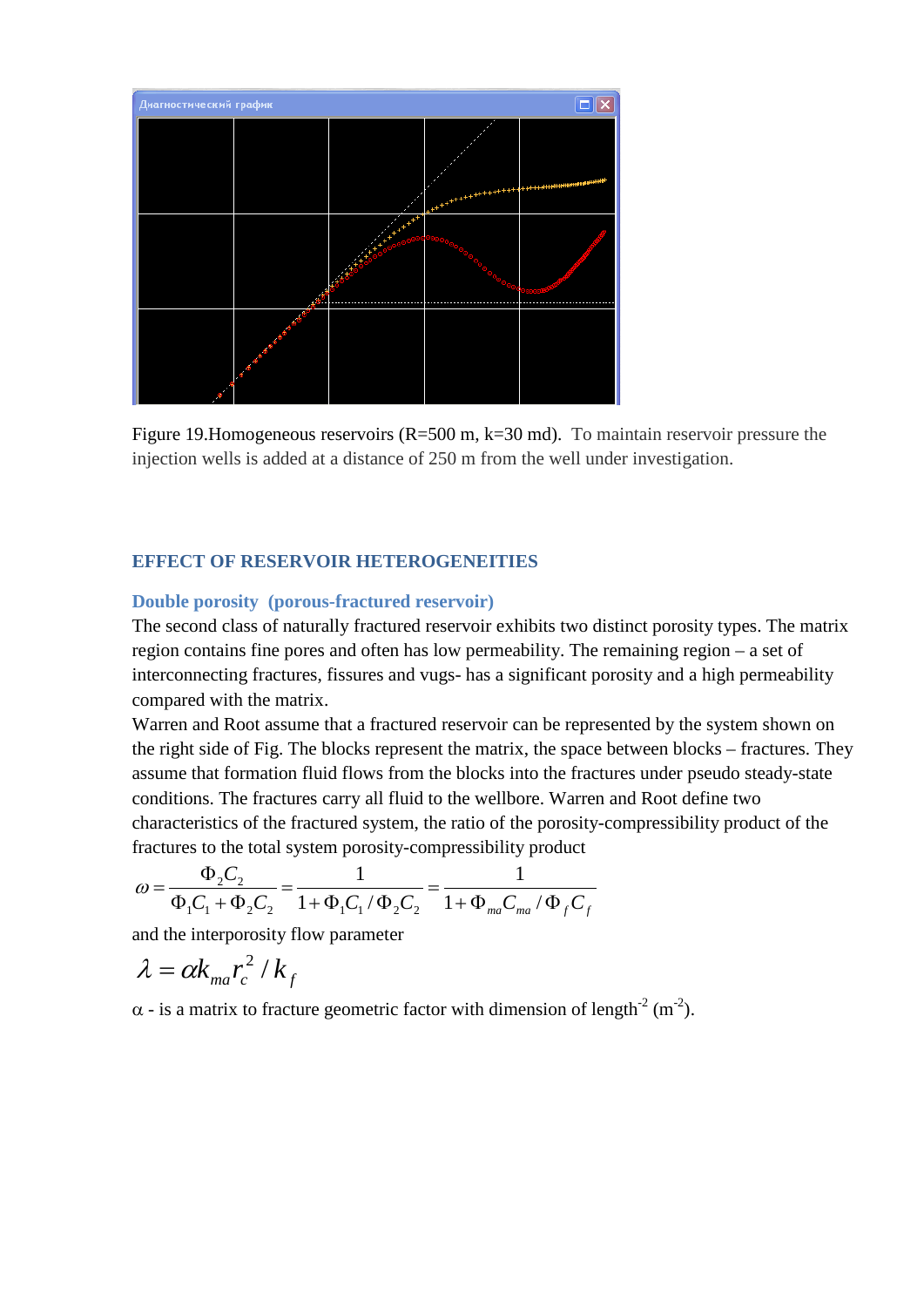

Figure 20. Double porosity reservoir (k=80 md,  $\omega$ =0.05,  $\lambda$ =10<sup>-7</sup>).

#### <span id="page-20-0"></span>**Composite reservoir**

The composite reservoir models consider two distinct media in the reservoir. Each component is defined by a porosity and a permeability, and they are located in different reservoir regions. Radial composite systems: it is assumed that the well is at the center of a circular zone, the outer reservoir structure corresponds to the second element. This geometry is used to describe a radial change of properties, resulting from a change of fluid or formation characteristic. Such change can be man-induced in case of injection wells and in some cases of damaged or stimulated wells. It can also be observed when oil and gas saturations vary around the wellbore, for example when the reservoir produces below bubble point or dew point .



Figure 21. Model for radial composite reservoir.

The changes of reservoir mobility,'  $(k/\mu)$  and storativitystorativity ( $\phi c_t$ ) are expressed with the mobility M and storativity F ratios, defined as region 1 compared to region 2.

$$
M = \frac{(k/\mu)_1}{(k/\mu)_2}, \quad F = \frac{(\phi c_t)_1}{(\phi c_t)_2}.
$$

A mobility ratio M greater than 1 indicates a decrease of mobility from region 1 to region 2. A decrease of the storage is expressed with the ratio F greater than 1.

With the radial symmetry of the system, the two reservoir regions are seen in sequence:

1. First, the pressure response depends upon the inner zone characteristics, and the well behavior corresponds to a homogeneous reservoir response.

2. When the circular interface is reached, a second homogeneous behavior, corresponding to the outer region, is observed.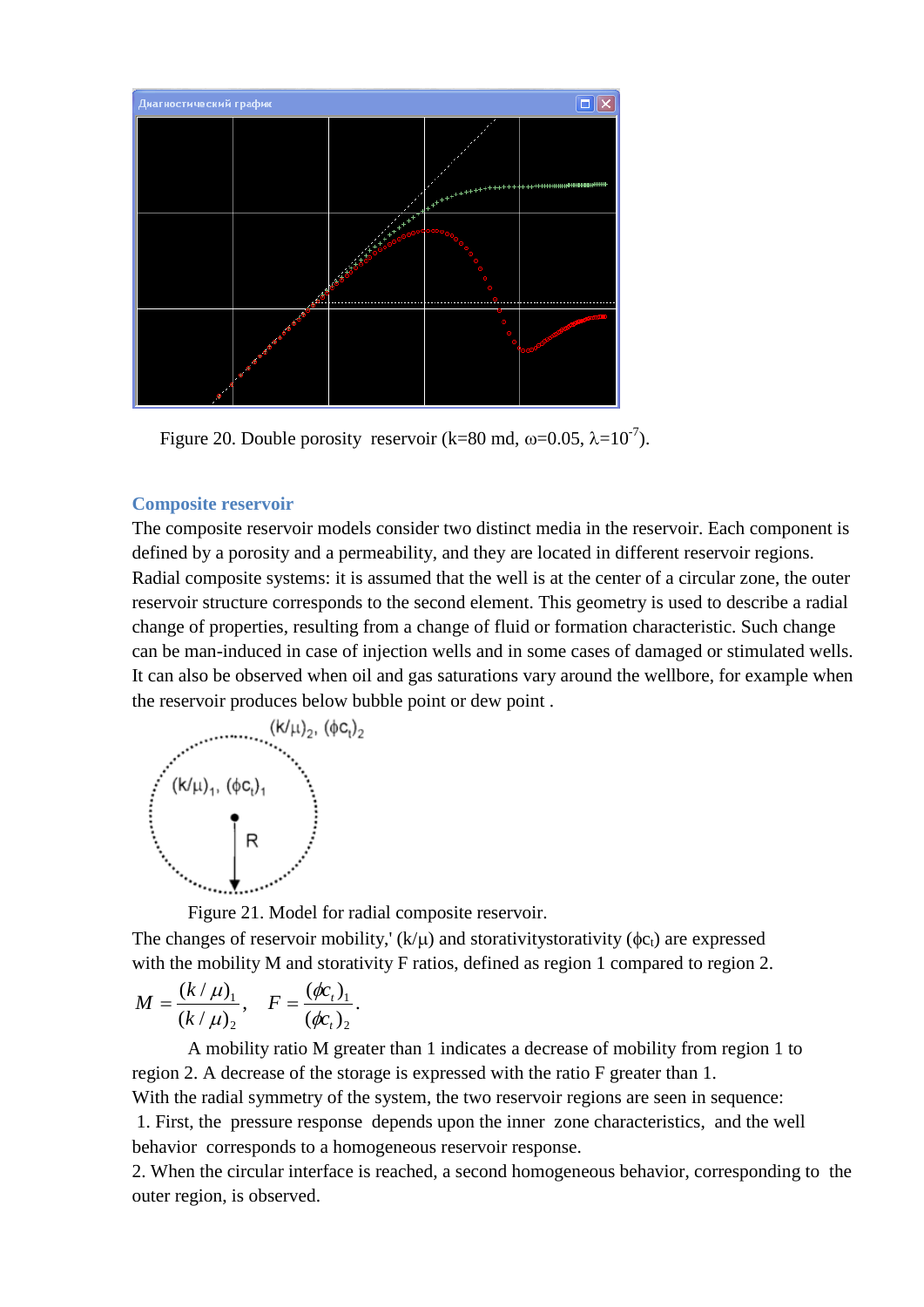Influence of M, derivative responses are presented for different values of the mobility ratio M: the parameters of the well and of the inner zone are constant, the two reservoir regions have the same storativity  $(F = 1)$ .

For large values of mobility ratio (M=2 and 10, the mobility of the outer region is reduced, and the second derivative plateau is displaced upwards (to 0.5M). The dotted derivative curves show the drawdown response of a well in a closed circle of same radius Ri): it illustrates the limiting case of a zero mobility in the outer zone.



Figure 22. Log-log plot of radial composite responses, changing mobility and constant storativity. P<sub>D</sub> versus t<sub>D</sub>/C<sub>D</sub>. C<sub>D</sub> = 100, S = 3, Ro = 700, M = 10, 2, 0.5,0.1, F= 1. The two dotted curves correspond to the closed and the constant pressure circle solutions.

The mobility ratio M is obtained by comparing the level of the two derivative stabilizations:

. 1 1 *stab stab p*  $M = \frac{\Delta p}{\Delta}$ ∆  $=\frac{\Delta p_{1 \text{ stab}}}{\Delta p_{1 \text{ stab}}}\$ . The storativity ratio F is in general difficult to access. When the match is

performed on a complete radial composite response generated by computer, F is adjusted from the derivative transition.



Figure 23. Radial composite reservoir R=300 m,  $k_1$ =25 md,  $k_2$ =50  $m<sub>4</sub>$ .

## <span id="page-21-0"></span>**Infinite conductivity or uniform flux vertical fracture**

Two characteristic regimes can be observed after the wellbore storage early time effect, as illustrated on Figure 1.12: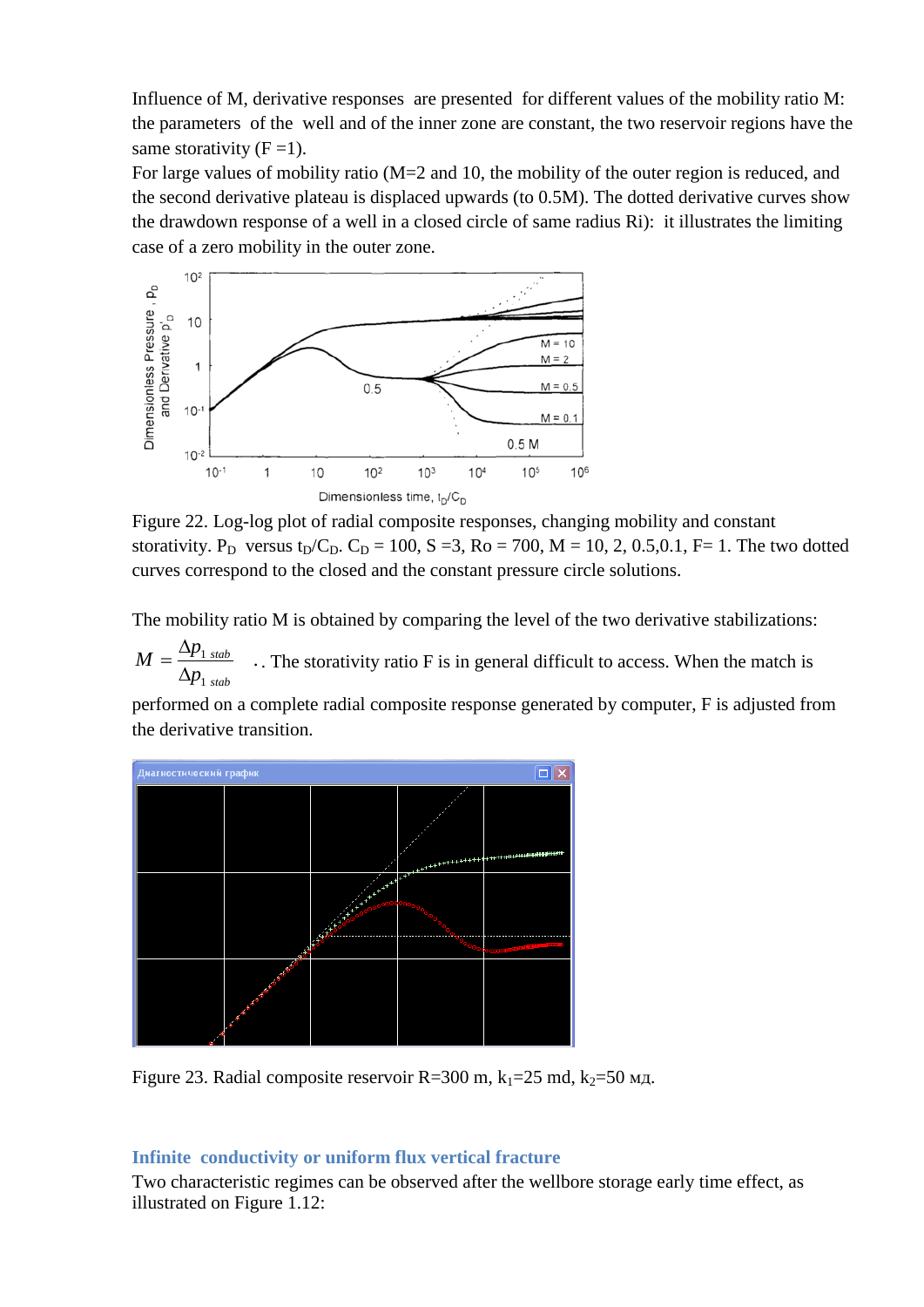1. Linear flow, with  $\Delta p$  proportional to  $\Delta t^{1/2}$  and a half unit slope straight line on pressure and derivative log-log curves . The linear flow regime defines the  $k(x_f)^2$  product, and therefore the fracture half-length  $x_f$ .

2. Pseudo-radial flow regime when the flow lines converge from all reservoir directions. During the pseudo-radial flow regime, the pressure follows a semi-log straight-line behavior, as during the usual radial flow regime towards a cylindrical vertical well. The fracture influence is then described by a geometrical negative skin and the pseudo-radial flow analysis provides the permeability thickness product kh and  $S_G$ .



Figure 24. Infinite conductivity vertical fracture  $x_f = 70$  M, k= 30 md.

## <span id="page-22-0"></span>**WELLBORE CONDITIONS**

## <span id="page-22-1"></span>**Finite conductivity vertical fracture**

Three characteristic regimes (Cinco-Ley. and Samaniego-V., 1978) can be observed after the wellbore storage effect:

1. At early times, as long as the fracture tips have not been reached, the combination of fracture linear flow and reservoir linear flow produce the so-called bi-linear flow regime. The pressure change is then proportional to the fourth root of the elapsed time  $\sqrt[4]{t}$  and, on the log-log plot, both the pressure and derivative responses follow a quarter unit slope straight line. When present, the bi-linear flow regime gives access to the fracture conductivity  $k_fw_f$  (the wellbore pressure is independent of the fracture half-length  $x_f$  during bi-linear flow).

2. Later, the pressure behavior becomes equivalent to that of an infinite conductivity fractured well. A linear flow regime can be observed, characterized by the usual pressure and derivative half unit slope log-log straight lines. The fracture half-length  $x_f$  can be estimated.

3. Pseudo-radial flow regime, with the derivative stabilization is observed next, to give the permeability thickness product kh and the geometrical skin  $S_G$ .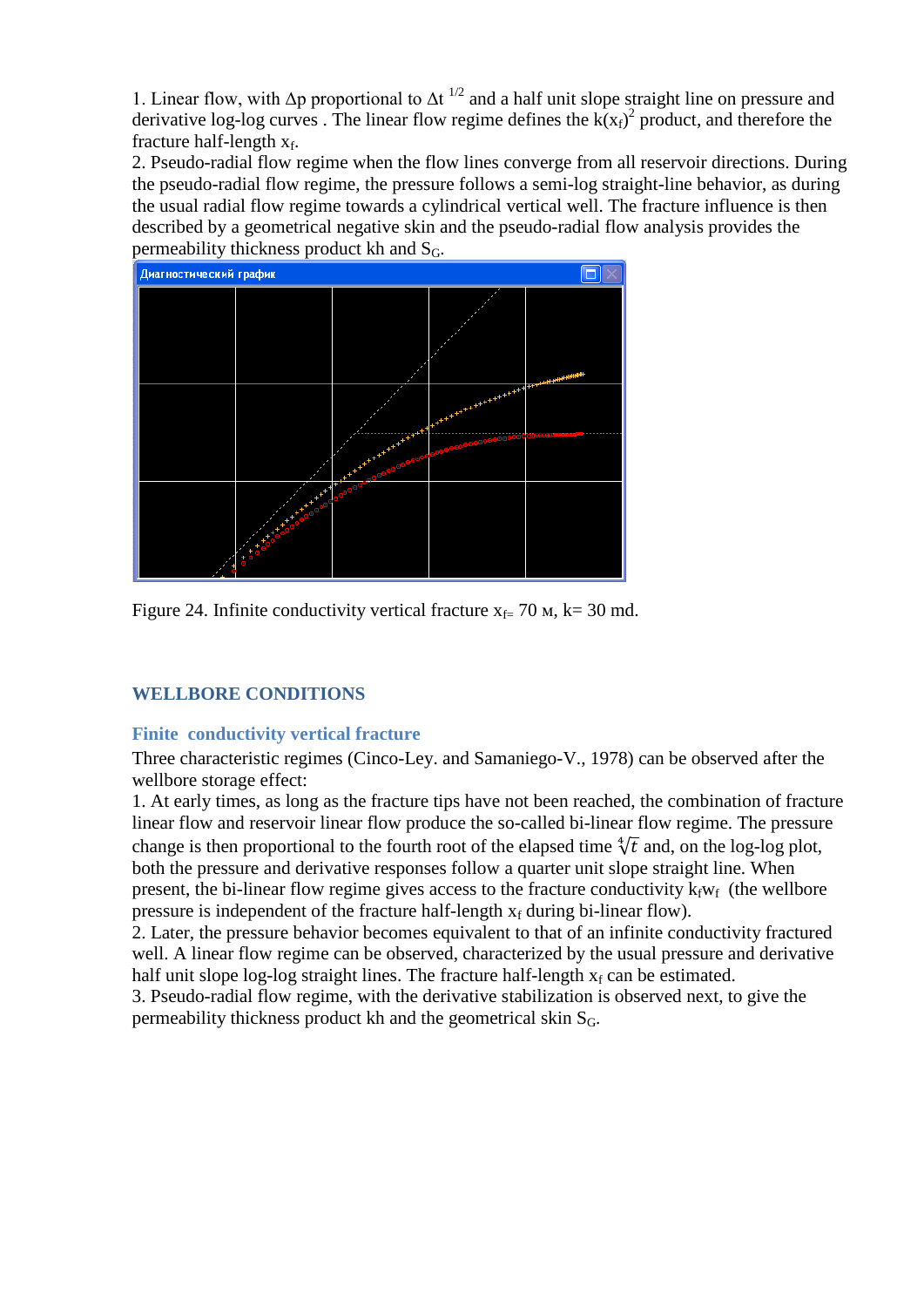

Figure 25. Finite conductivity vertical fracture  $k_fw_f = 1524$  md\*m

## <span id="page-23-0"></span>**Horizontal well**

Advances in drilling and completion technologies have placed horizontal wells among the techniques used to improve production performance. For example in the case of gas cap or bottom water drive, horizontal wells prevent coning without introducing the flow restriction seen in partial penetration wells. Horizontal drilling is also efficient to increase the well surface area for fluid withdrawal, thus improving the productivity.

Model description. We consider the pressure behavior of horizontal wells in homogeneous reservoirs with sealing upper and lower boundaries. The well is strictly horizontal, the penetration half-length is L and  $z_w$  defines the distance between the drain hole and the bottomsealing boundary. The vertical part of the well is not perforated, there is no flow towards the end of the well and the well conductivity is infinite,  $k<sub>H</sub>$  and  $k<sub>V</sub>$ -are the horizontal and the vertical permeability.



Figure 26. Horizontal well.

In an infinite system, the geometry of the flow lines towards a horizontal well produces a sequence of three typical regimes. On the corresponding pressure and derivative response, three characteristic behaviors are displayed after the wellbore storage unit slope straight line:

1. The first regime is radial flow in the vertical plane. On a log-log derivative plot, the wellbore storage hump is followed by a first stabilization. During this radial flow regime, the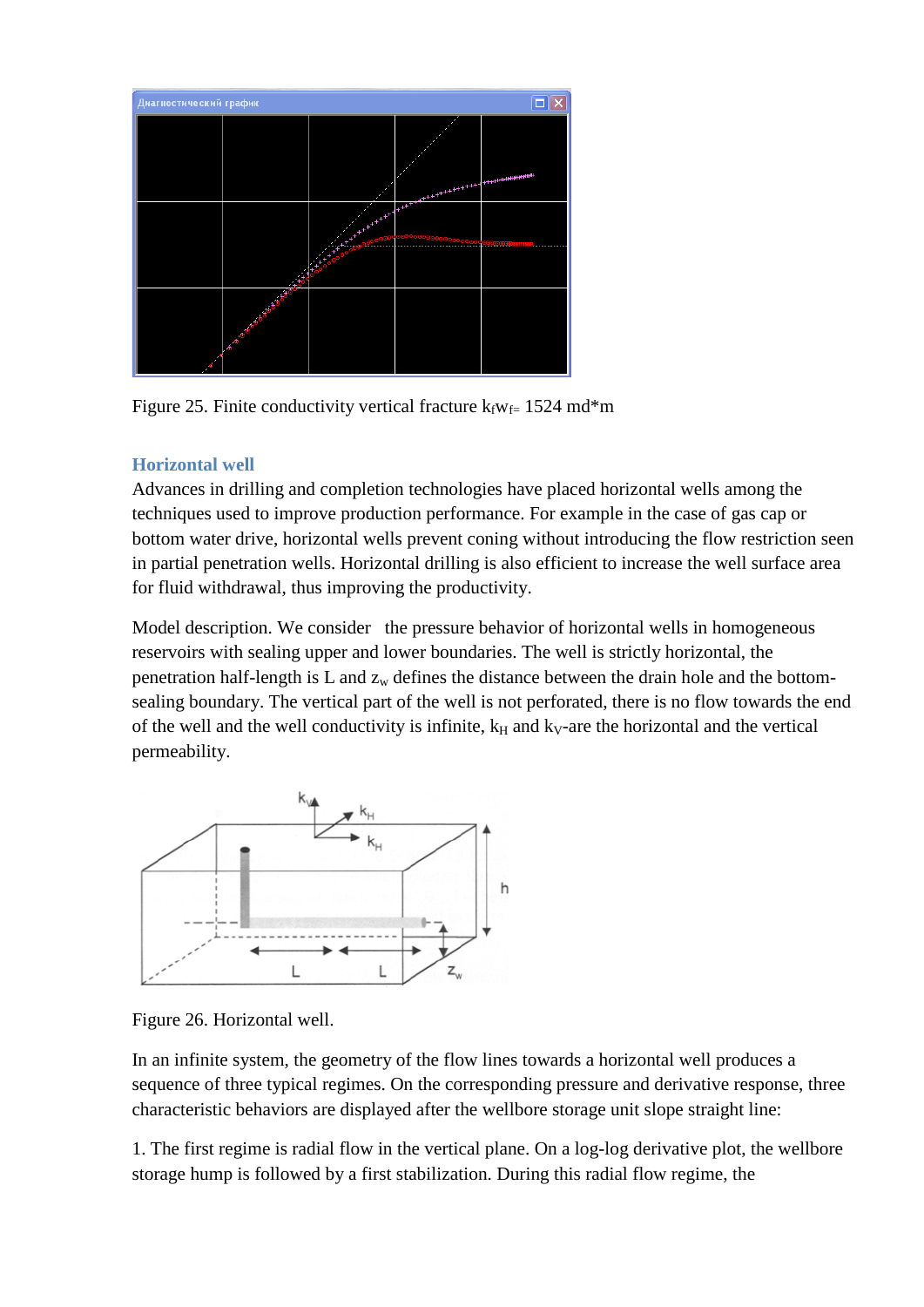permeability-thickness product $2\sqrt{k_H k_V}L$  is defined with the average permeability in the vertical plane, and the well effective length 2L.

2. When the sealing upper and lower limits are reached, a linear flow behavior is established. The derivative follows a half-unit slope log-log straight line.

3. Later, the flow lines converge from all reservoir directions towards the well, producing a horizontal radial flow regime. The derivative stabilization corresponds to the infinite acting radial flow in the reservoir, the permeability-thickness product is  $k_H$  h.



Figure 27. Flow geometry to an horizontal well.



Figure 28. Horizontal well with wellbore storage and skin, homogeneous reservoir. Log-log scales.  $C_D = 1000$ , Sw =0, L = 1000ft, h =100fl, r<sub>w</sub> =0.25fl, Z<sub>w</sub>/h =0.5, k<sub>V</sub>/k<sub>H</sub> =0.1.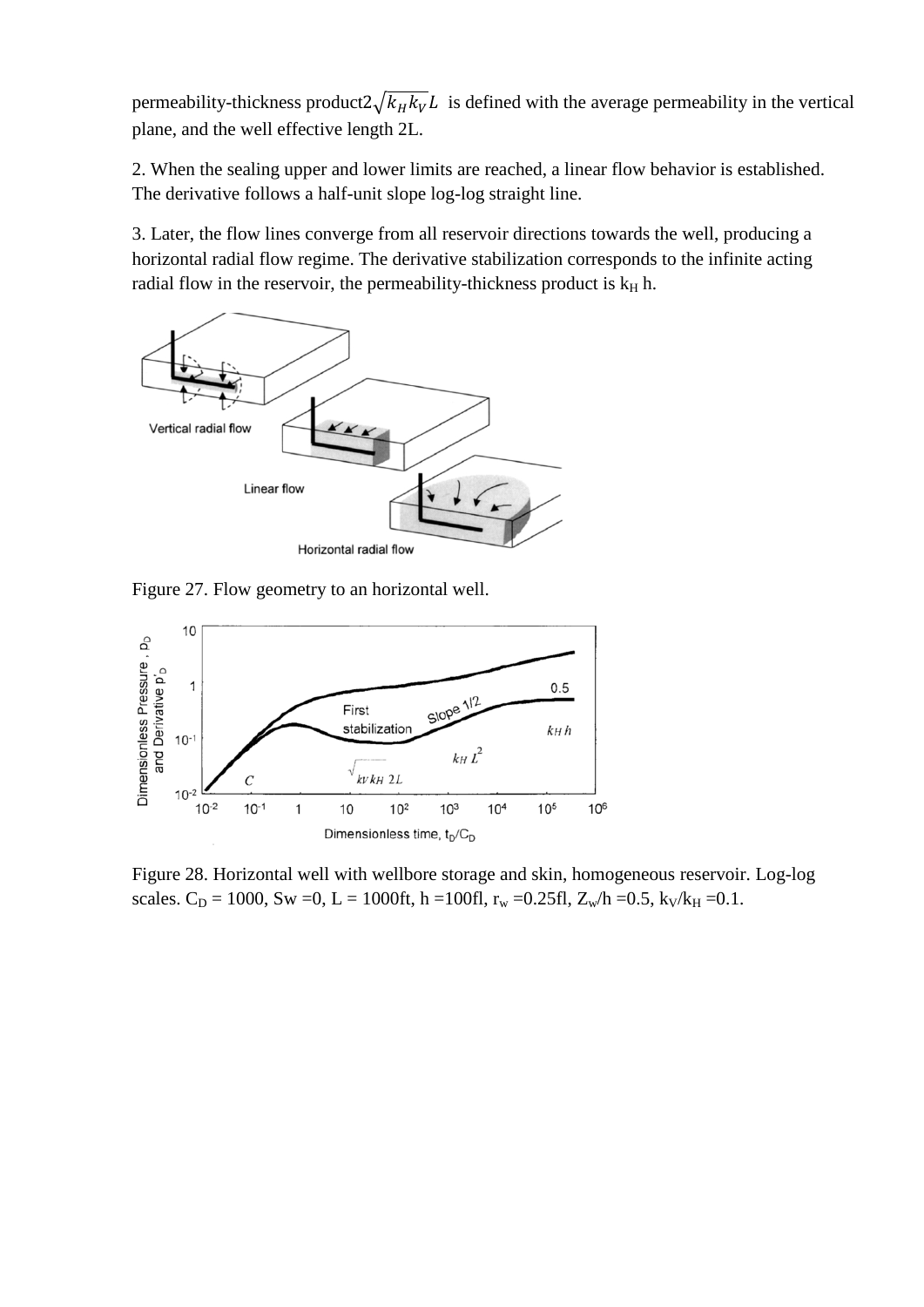

Figure 29. Horizontal well with wellbore storage and skin, homogeneous reservoir. L = 200 m,  $r_w$  $=0.1m$ ,  $Z_w/h = 0.5$ ,  $k_V/k_H = 0.1$ .



Figure 30. Horizontal well with wellbore storage and skin, double porosity reservoir.  $L = 200$  m,  $r_w = 0.1$ m,  $Z_w/h = 0.5$ ,  $k_V/k_H = 0.1$ ,  $\omega = 0.1$ ,  $\lambda = 10^{-6}$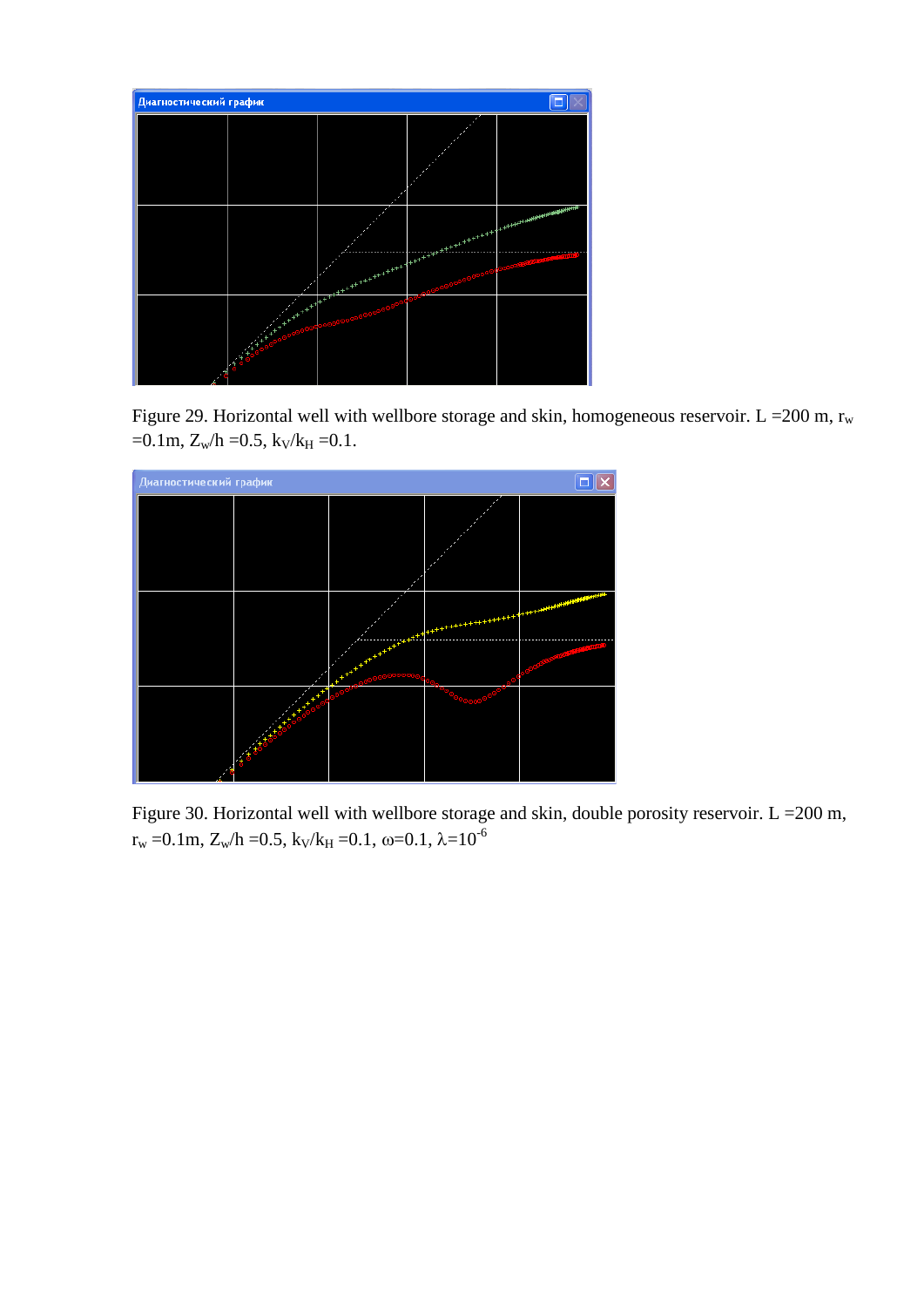

Figure 31. Horizontal well with wellbore storage and skin, double porosity reservoir.  $L = 200$  m,  $r_w = 0.1$ m,  $Z_w/h = 0.5$ ,  $k_V/k_H = 0.1$ ,  $\omega = 0.1$ ,  $\lambda = 10^{-7}$ 

<span id="page-26-0"></span>

Figure 32. Vertical well with diminishing wellbore storage, homogenous reservoir Ci/Cf=3, Delta t=2 hr.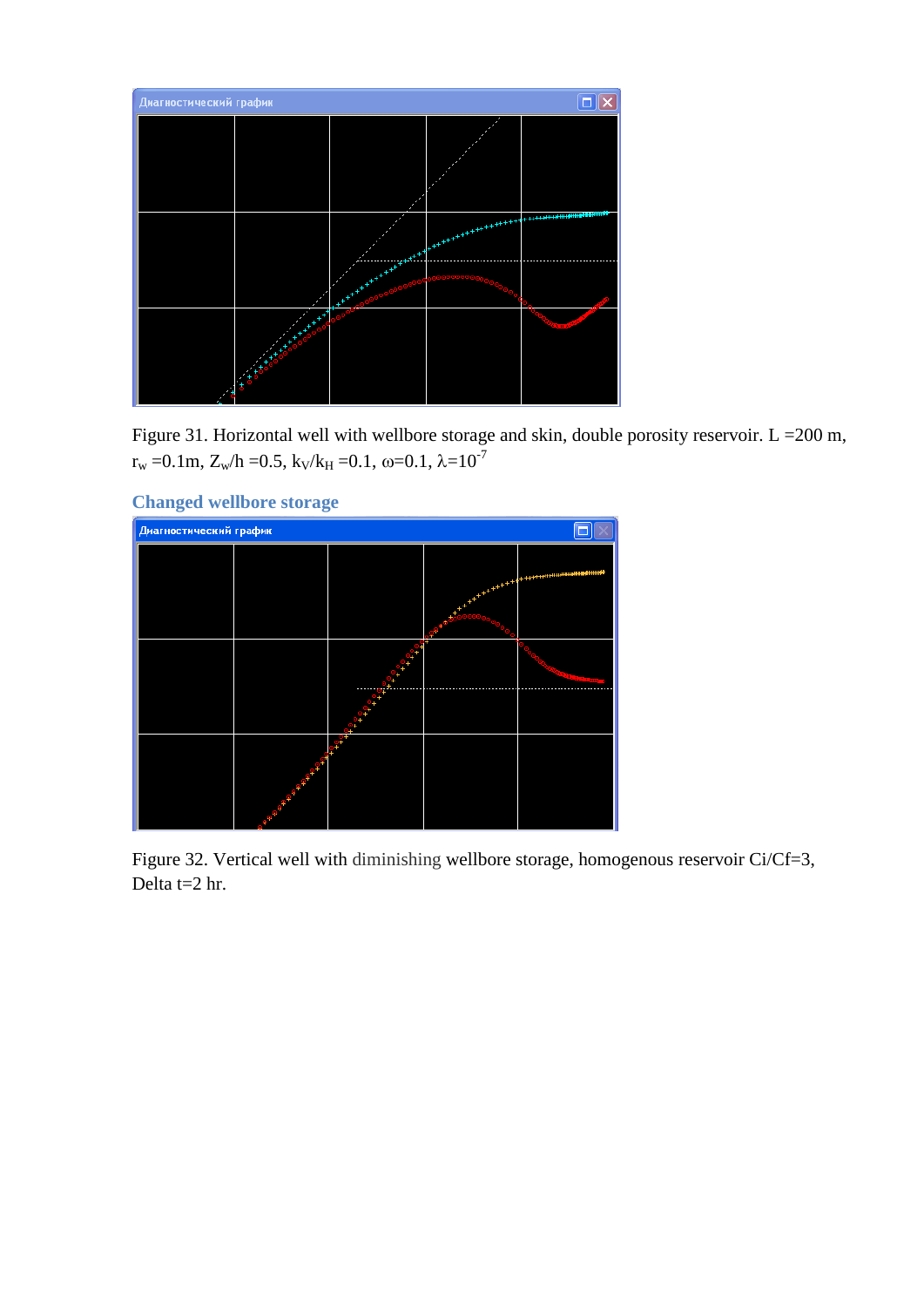

Figure 33. Vertical well with diminishing wellbore storage, homogenous reservoir Ci/Cf=3, Delta t=0.3 hr.



Figure 34. Vertical well with augmenting wellbore storage, homogenous reservoir Ci/Cf=0.3, Delta  $t=0.1$  hr.

## <span id="page-27-0"></span>**STEP RATE TEST FOR PRODUCING WELL**

Fluid is produced at a series of increasing rates, with each rate preferably lasting the same length of tame. In law-permeability formation (k<5 md), each injection rate should last about 1 hour, 30-minute injection times are adequate for k>10 md. As few as four rates may be used, but normally 6-7-8 rates are preferred.

Information obtailed from well testing

A step-rate test in an producing well is used to estimate

 $\triangleright$  well productivity factor (well flow index)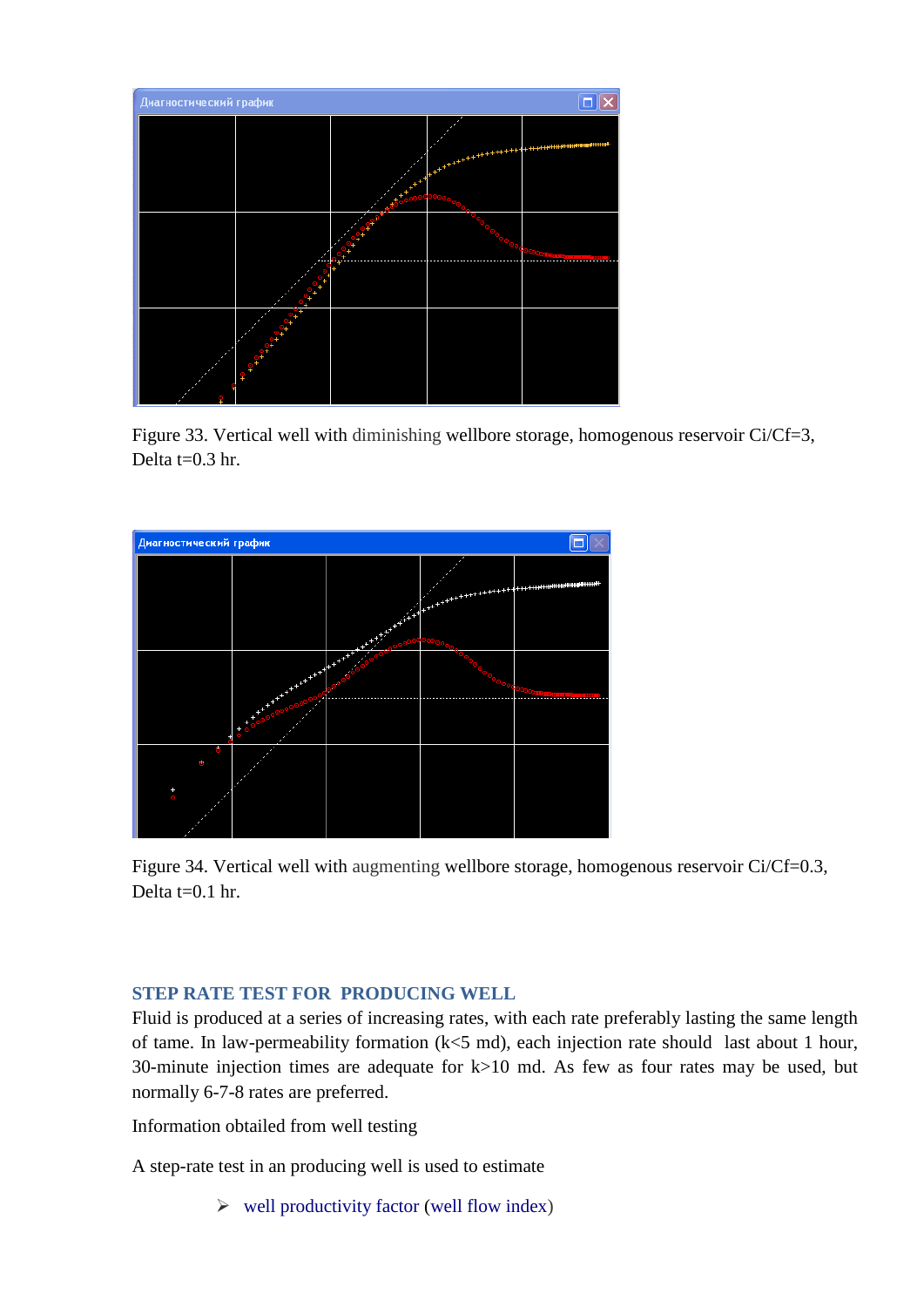- $\triangleright$  well productivity factor for gas well
- $\triangleright$  optimum behavior (pressure, pump regime et c.t.) with low credibility
- $\triangleright$  reservoir pressure, petrmeability, skin
- − A step-rate injectivity test is normally used to estimate fracture pressure in an injection well. Such information is useful in waterfloods with expensive fluid and is important to avoid injecting through uncontrolled artificially induced fractures.
- − A step-rate injectivity test is simple, inexpensive and fast. Fluid is injected at a series of increasing rates, with each rate preferably lasting the same length of tame. In lawpermeability formation (k<5 md), each injection rate should last about 1 hour, 30-minute injection times are adequate for  $k > 10$  md. As few as four rates may be used, but normally 6-7-8 rates are preferred.
- The analysis consist of plotting injection pressure at the end of the each rate corresponding injection rate. The plot should have two straight-line segments, as illustrated in fig. 7-30. The break of the line indicates formation fracture pressure. ( Unfortunately it can also indicates the breakdown pressure of the cement bond. When the cement bond fails, the slope of the second straight-line segments, usually continues below the fracture pressure as the rate is decreased). The fracture pressure may vary depending on fluid saturation conditions in the formation and long-term variations in reservoir pressure level with time.
- − Pressure data taken during each rate may be analyzed with multiple-rate transient technique to estimate formation permeability and skin factor.

## <span id="page-28-0"></span>**NOMENCLATURE**

- B formation volume factor. RB/STB
- C − wellbore storage coefficient
- $c_f$  formation compressibility, psi<sup>-1</sup>
- $c_0$  oil compressibility, psi<sup>-1</sup>
- $c_t$  total compressibility, psi<sup>-1</sup>
- $c_w$ − water compressibility, psi<sup>-1</sup>
- h− formation thickness, ft
- $h_f$  fissures thickness, ft
- k − permeability, md
- kf−permeability in fracture, md
- k<sub>H</sub>−horizontal permeability, md
- kV−vertical permeability, md
- m − straight line slope during radial flow, psi/cycle
- $m<sub>BLF</sub>$  straight line slope during bilinear flow
- $m_{\text{LF}}$  straight line slope during linear flow to a fracture
- m<sub>SPH</sub>− straight line slope during spherical flow
- m<sub>WBS</sub>− straight line slope during wellbore storage effect
- p− pressure, psia
- $\bar{p}$  average pressure
- q−flow rate,STB/D
- $r_w$  wellbore radius, ft
- S − skin coefficient
- $t time$ , hr
- $\Delta t$  elapsed time or build-up time, hr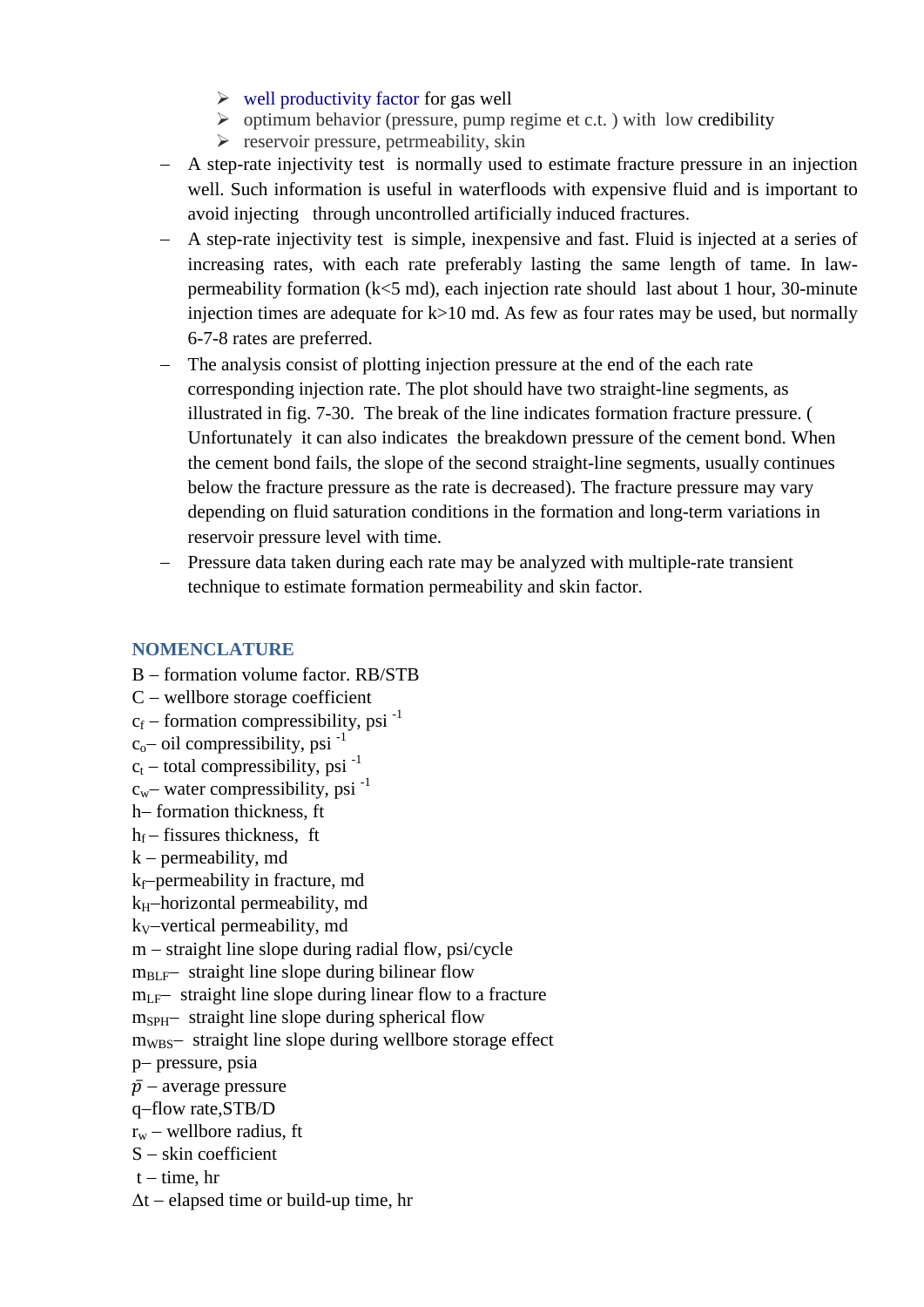x<sub>f</sub>−half fracture length, ft λ−interporosity flow coefficient µ− viscosity, cp φ − porosity fraction ω−storativity ratio in fissured

#### <span id="page-29-0"></span>**BIBLIOGRAPHY**

1. Bourdet D. Well test analysis: the use of advanced interpretation models/D. Bourdet.- Elsevier, 2002.-426 p

2. Houze О. Dynamic Flow Analysis /Olivier Houze, Didier Viturat, Ole S. Fjaere.- KAPPA, 2007.

3. Эрларгер Р. Гидродинамические исследования скважин /Р. Эрларгер.- М.-Ижевск: Институт компьютерных исследований, 2004.  $-467$  c. Earlougher, R. C. Advances in well test analysis / Robert C. Earlougher, Jr.- United States : SOCIETY OF PETROLEUM ENGINEERS OF AIME (TX), 1977.-264p.

4. [Карнаухов М.Л.](http://old.kpfu.ru/zgate/cgi/zgate?ACTION=follow&SESSION_ID=28088&TERM=%D0%9A%D0%B0%D1%80%D0%BD%D0%B0%D1%83%D1%85%D0%BE%D0%B2,%20%D0%9C%D0%B8%D1%85%D0%B0%D0%B8%D0%BB%20%D0%9B%D1%8C%D0%B2%D0%BE%D0%B2%D0%B8%D1%87%5B1,1004,4,101%5D&LANG=rus)Современные методы гидродинамических исследований скважин: справочник инженера по исследованию скважин : уч. пос. для студ. высших учебных заведений/ М. Л. Карнаухов, Е. М. Пьянкова.— Москва: Инфра-Инженерия, 2013 .— 432 с.

## <span id="page-29-1"></span>**SUMMARY**

**Flow regime**

| Flow regime     | Slope log-log     | Specialized       | Dimensionless          |
|-----------------|-------------------|-------------------|------------------------|
|                 | straight line (n) | analysis with the | equations              |
|                 |                   | pressure versus   |                        |
| Radial          |                   | lg t              | $P=A*1gt+B$            |
| Linear          | 0.5               | 40.5              | $P = A * t^{0.5} + B$  |
| <b>Bilinear</b> | 0.25              | 0.25              | $P=A^* t^{0.25} + B$   |
| Spherical       | $-0.5$            | $_{\rm c}$ -0.5   | $P = A * t^{-0.5} + B$ |
| <b>PSS</b>      |                   |                   | $P=A*t+B$              |
| Pure wellbore   |                   |                   | $P=A*t+B$              |
| storage effect  |                   |                   |                        |

#### **Regime alternation**

| Well-reservoir-boundary         | Regime                | On log-log plot (after wellbore storage)    |
|---------------------------------|-----------------------|---------------------------------------------|
|                                 | alternation           | effect)                                     |
|                                 |                       |                                             |
| Vertical, infinite              | Radial                | Horizontal straight line $n=0$              |
| Vertical, one sealing fault     | Radial, semi radial   | Derivative follows the first                |
|                                 |                       | stabilization, a second stabilization at a  |
|                                 |                       | level twice the first                       |
| Vertical, infinite              | Linear, pseudo radial | Half - unit slope straight line, horizontal |
| conductivity fracture, infinite |                       | straight line $n=0$                         |
| Vertical, finite conductivity   | Bilinear, linear,     | Quarter - unit slope straight line, half -  |